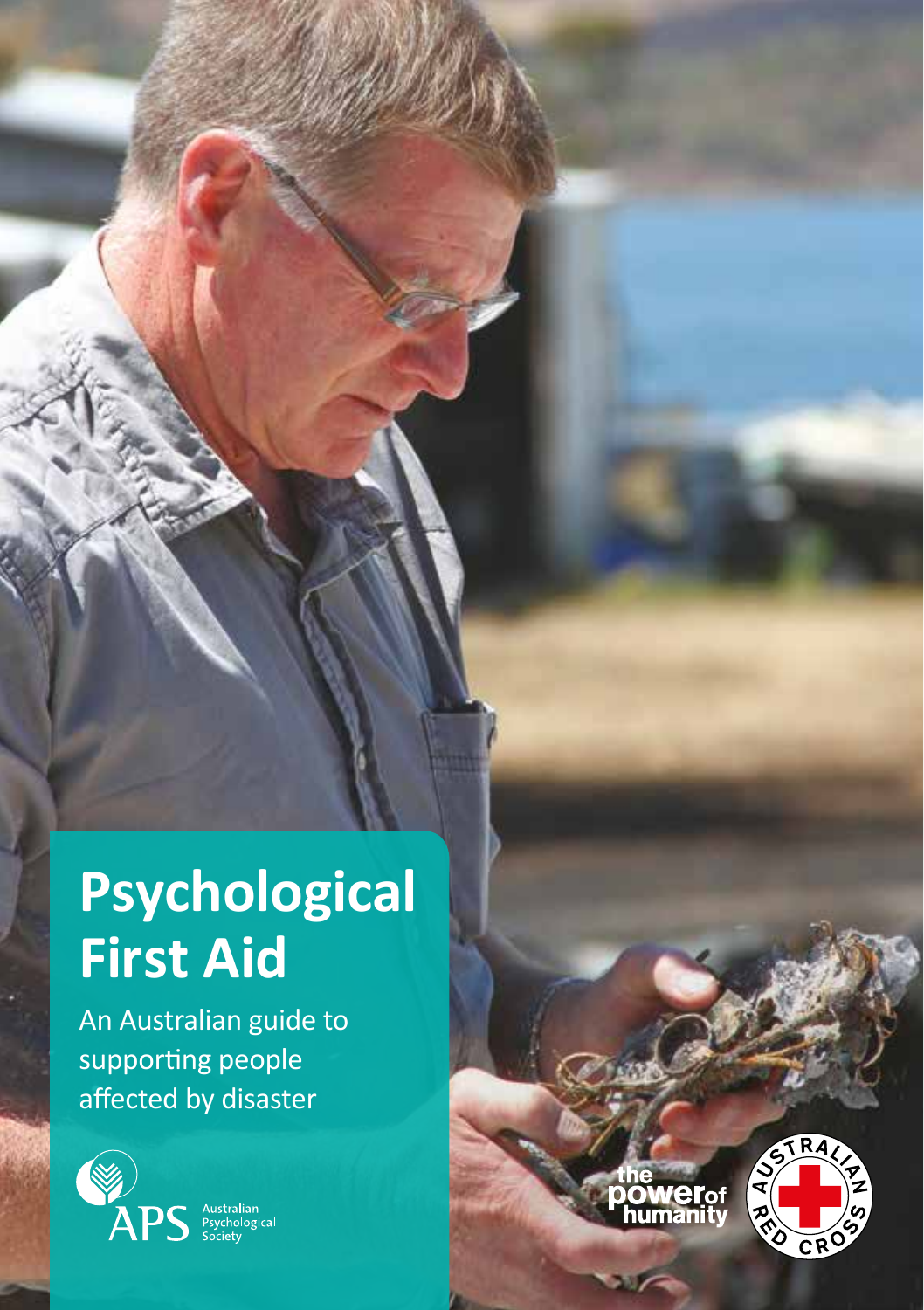© Copyright

Second edition published by: Australian Red Cross 2013 155 Pelham St, Carlton, Victoria 3053 and

Australian Psychological Society Level 11, 257 Collins St, Melbourne, Victoria 3000

National Library of Australia Cataloguing-in-publication data: ISBN: 978-0-909896-00-3

Photography copyright: All images are referenced within and remain the property of the Australian Red Cross, stated photographer, or other parties as noted.

Within this resource, the term 'emergency' is used and can apply to any form of emergency incident or disaster. Where the term 'disaster' is used, this is interchangeable to 'emergency' and connotations of one term over the other should not be made.

All rights reserved. No part of this publication may be reproduced, stored in a retrieval system, or transmitted in any form, or by any means, electronic, mechanical, photocopying, recording or otherwise without the prior written consent of the publisher.

## **Psychological First Aid**

An Australian guide to supporting people affected by disaster

## **Contents**

©Australian Red Cross/Allan Reinikka

ā

| <b>Foreword</b>                                                      |    |  |
|----------------------------------------------------------------------|----|--|
| <b>Understanding psychological first aid</b>                         | 4  |  |
| What is psychological first aid?                                     |    |  |
| What psychological first aid isn't                                   |    |  |
| Who benefits from psychological first aid?                           |    |  |
| The aim of psychological first aid                                   |    |  |
| Five elements of psychological first aid                             |    |  |
| Who delivers psychological first aid?                                |    |  |
| Where is psychological first aid delivered?                          | 13 |  |
| Using psychological first aid in the field                           | 14 |  |
| Preparing to provide psychological first aid in the field            | 15 |  |
| Important questions to ask before entering an emergency site         |    |  |
| Psychological first aid action principles                            | 18 |  |
| Important questions and messages to consider when using              |    |  |
| psychological first aid                                              | 19 |  |
| <b>Adapting psychological first aid</b>                              |    |  |
| For culture                                                          |    |  |
| For children and young people                                        |    |  |
| For people with health conditions or physical or mental disabilities | 26 |  |
| Self care for people working in the field                            | 28 |  |
| Self care                                                            | 29 |  |
| <b>Reducing stress</b>                                               | 29 |  |
| <b>Useful organisations</b>                                          | 32 |  |
| <b>References and resources</b>                                      |    |  |
| <b>Acknowledgments</b>                                               | 36 |  |
|                                                                      |    |  |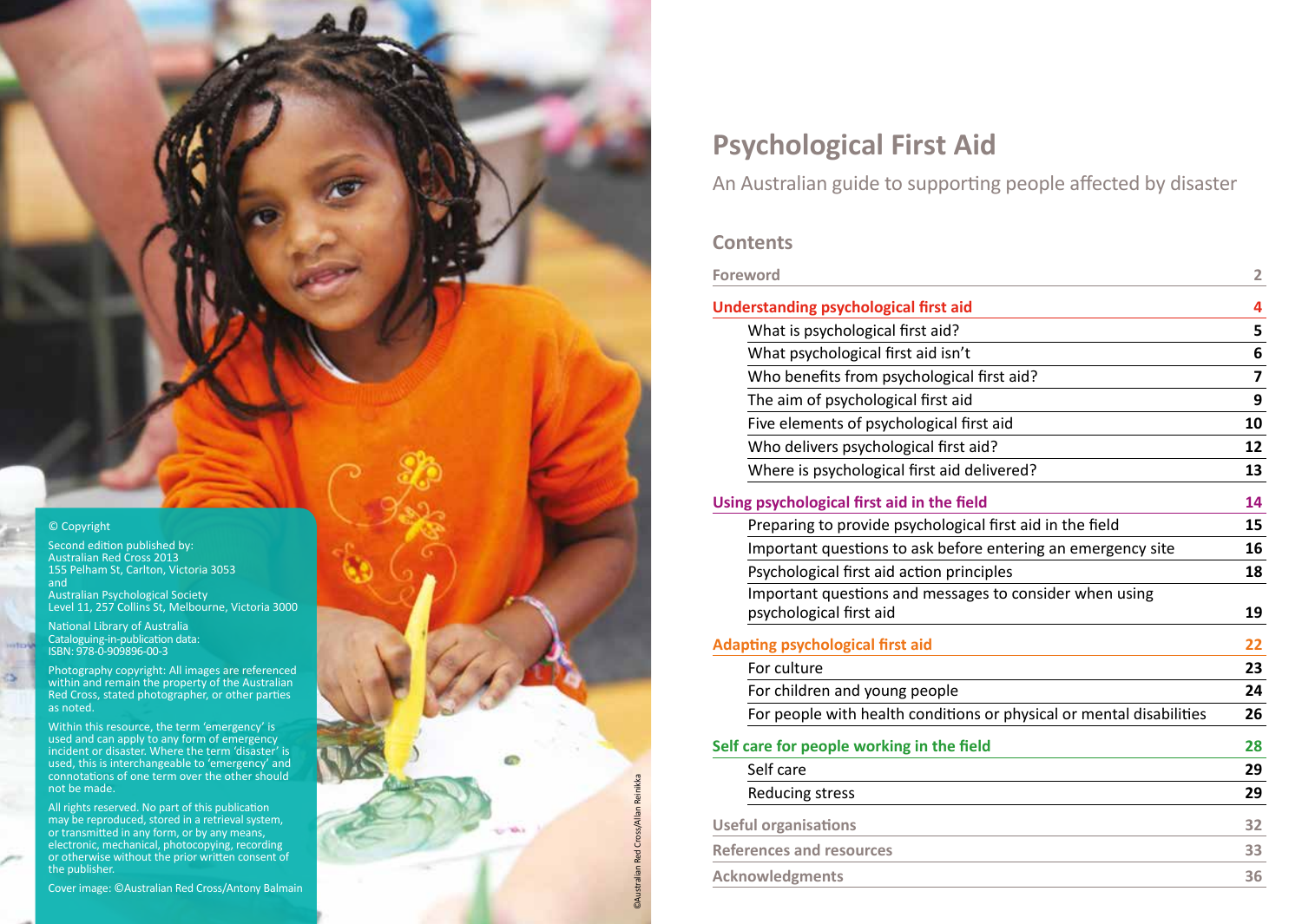## **Foreword**

This psychological first aid guide is for people working in disaster preparedness, response and recovery. It provides an overview of best practice in psychological first aid following disasters and traumatic events.

Each state and territory has plans to deal with the health impacts of disasters. Included in these plans are arrangements that cover the mental health impacts of emergencies.

There are many types of psychological first aid and it is increasingly being used in the post disaster field. There is an urgent need for this technique to be given an Australian context. Psychological first aid needs to be packaged in a way that clearly outlines its aims, components, when it is used, where it can be applied, and who benefits from its use, who can deliver it.

This guide sets out to achieve this aim in a simple form. It complements work done by the Disaster Response and Resilience Research Group at the University of Western Sydney. Dr Sally Wooding and Professor Beverley Raphael have written a chapter on psychological first aid that provides an

overview of the field (see reference list). The guide is also used in conjunction with psychological first aid training delivered by Australian Red Cross.

Emergency is the generic term used in Australia to describe disruptive and/or destructive events that cause loss of life, property and livelihoods, injury and damage to communities.

For the individual this may mean the loss of:

- near or significant loved ones
- control over one's own life and future
- hope and initiative
- dignity
- social infrastructure and institutions
- access to services
- property and belongings
- livelihoods
- place.

After an emergency, people often lose confidence in the norms, networks, and trust in the society that is supposed to protect them<sup>1</sup>. Until the late 1970s, the psychosocial aspect of emergencies was often ignored. Emergency management

1 For more information see International Federation of Red

Cross and Red Crescent Societies 2009.

activities focused more on the rebuilding of towns damaged by floods, fire or storms and healing the physical wounds of those injured.

Disaster mental health and the identification of post-traumatic stress disorder led to a shift in approaches to emergency management. Responses during this period focused on applying clinical mental health skills in emergency settings, for which they were never intended.

It was then recognised that most people did not develop serious mental health issues after emergencies. Most people recover well with some basic support. This led to the development of psychological first aid as a primary tool after an emergency.

It has been recognised both in Australia and internationally that psychosocial support in emergencies is best delivered as a community-based activity, rather than within a medical health system<sup>2</sup>. Providing coordinated psychosocial support in emergencies has now become a critical part of preparing for,

responding to and recovering from an emergency.

**This guide is also in line with resources detailed in the Psychosocial Support in Disasters portal (www.psid.org.au) and the World Health Organization, War Trauma Foundation and World Vision International (2011) Psychological first aid: Guide for field workers. WHO: Geneva.**

<sup>2</sup> For more information see Inter-Agency Standing Committee 2007; International Federation of Red Cross and Red Crescent Societies 2009; van Ommeran, Saxena & Saraceno 2005.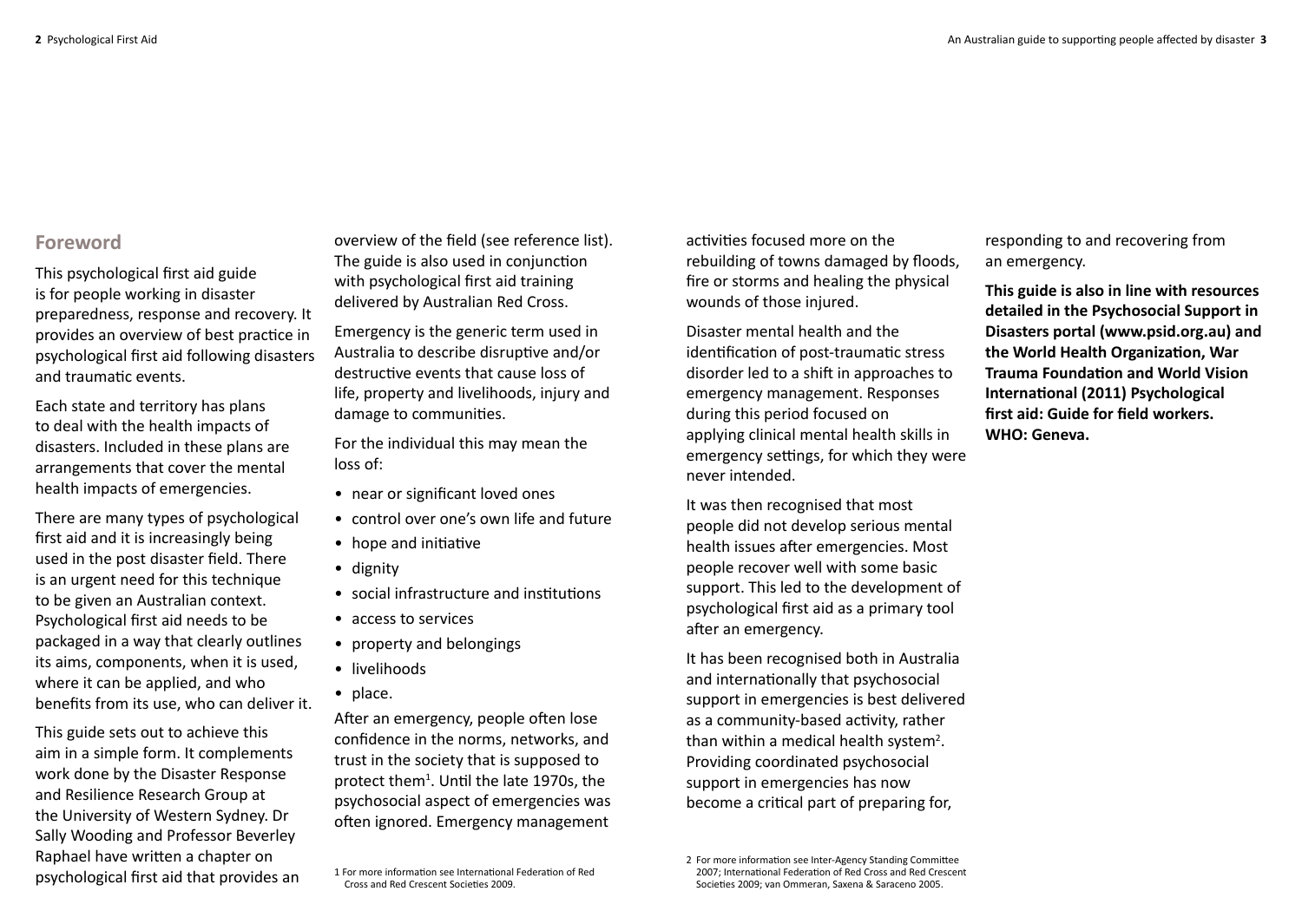## **What is psychological first aid?**

Psychological first aid is a 'humane, supportive response to a fellow human being who is suffering and who may need support<sup>'1</sup>.

Psychological first aid is an approach to helping people affected by an emergency, disaster or traumatic event.

It includes basic principles of support to promote natural recovery. This involves helping people to feel safe, connected to others, calm and hopeful, access physical, emotional and social support, and feel able to help themselves 2 . Psychological first aid aims to reduce initial distress, meet current needs, promote flexible coping and encourage adjustment.

Psychological first aid is useful as the first thing that you might do with individuals or families following a disaster. It is most widely used in the first hours, days and weeks following an event. Psychological first aid is based on an understanding that people affected by disasters will experience a range of early reactions (physical, psychological, emotional,<br>1 The Sphere Project and the Inter-Agency

Standing Committee.

©Australian Red Cross/Jack Tran

 $\frac{8}{2}$ 

2 For more information see Hobfoll et al. 2007.

behavioural). These reactions may interfere with their ability to cope<sup>3</sup>.

These reactions are normal and understandable given people's experiences. Recovery may be helped by psychological first aid.

A small part of an affected population will require further mental health support to assist recovery. But most people recover well on their own or with the support of compassionate and caring disaster workers, family and friends.

Psychological first aid is most commonly used immediately after a disaster. But its use is not limited to this time period. Sometimes the first contact people have with psychological first aid comes months or even years after the emergency. Outreach visits conducted by Red Cross nine months after the 2009 Victorian bushfires, for example, were the first time many people received psychological first aid. Psychological first aid skills can also be applied to public inquiries and anniversaries of emergencies or traumatic events, all of which may take place years after the event.

3 For more information see Brymer et al. 2006.

Understanding psychological first aid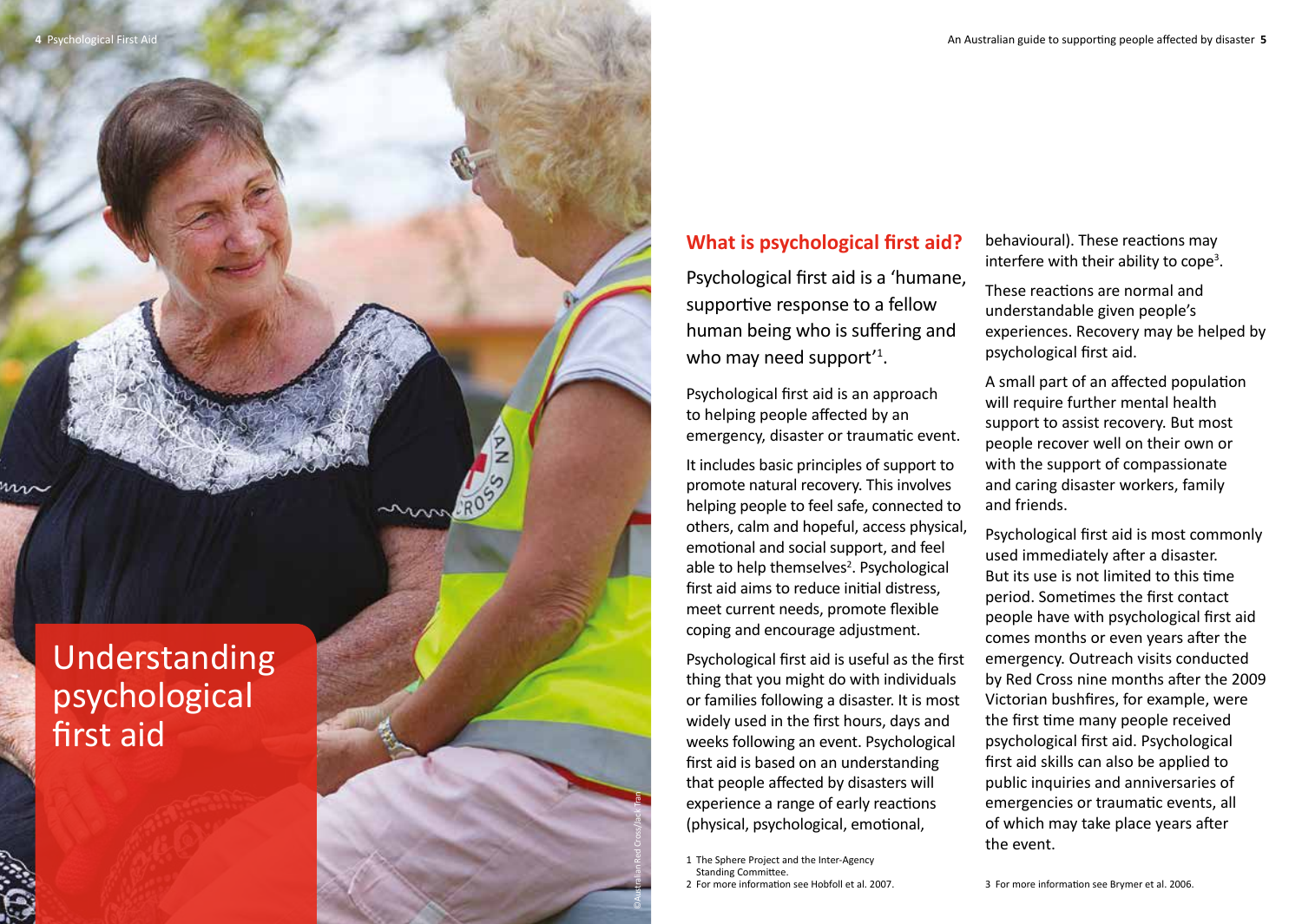Psychological first aid has a long history<sup>1</sup>. It has become more popular since the emergence of research showing the dangers of critical incident stress debriefing<sup>2</sup>. Since 2002, psychological first aid has been recommended as a key part of the provision of psychosocial support following disasters.

## **What psychological first aid isn't**

It is important to clarify what psychological first aid is NOT to differentiate it from earlier forms of post-disaster support, most notably critical-incident stress debriefing.

It is not useful – and may be harmful – to directly encourage disaster survivors to talk about what happened to them if they do not want to. If a person wants to discuss their experiences, it is useful to provide them with support. But this should only be in a way that does not push them to discuss more than they want<sup>3</sup>.

1 For more information see Drayer, Cameron, Woodward & Glass 1954; Raphael 1977a&b and 1986.

- 2 For more information see National Institute of Mental Health 2002; Rose, Bisson & Wessley 2003; Bisson, Brayne, Ochberg & Everly 2007; Bisson & Lewis 2009.
- 3 For more information see Watson et al. 2002; Ruzek et al. 2007; McNally, Bryant, & Ehlers 2003.

Post-emergency settings are not clinical environments and it is inappropriate to conduct a clinical or psychological assessment within the setting.

It is important to limit contact at this point to simple support, like psychological first aid. People who display marked signs of risk (e.g. suicidal tendencies) should be referred to formal mental health services.

## **Psychological first aid is:**

- NOT debriefing
- NOT obtaining details of traumatic experiences and losses
- NOT treating
- NOT labelling or diagnosing
- NOT counselling
- NOT something that only professionals can do
- NOT something that everybody who has been affected by an emergency will need.

## **Who benefits from psychological first aid?**

The sudden, disruptive nature of emergencies means that people will be exposed to uncertainty and stress. People will experience different degrees of distress. Any person in distress should have access to psychological first aid, where possible. This includes adults, adolescents and children, as well as disaster relief workers and first responders.

How people respond and cope depends on a variety of factors, including their experience of the emergency, their health, their personal history and their available supports.

Some people may be at more risk of negative consequences. These may include those people who:

- have had previous traumatic experiences
- have underlying mental illnesses
- were exposed to events where the horror element was high
- thought they were going to die
- experienced traumatic bereavement
- have had serious losses of property, livelihoods, or disruption to communities and networks.

There will also be some situations where people have an immediate need for more care than can be provided by psychological first aid. These people need to be promptly referred to specialised support. This includes people who are:

- seriously injured and needing emergency medical care
- so distressed that they are unable to perform the basic activities of daily life
- threatening harm to themselves or others.

It is important to remember that not everyone who experiences an emergency will have emotional distress or problems during or after the crisis. Not everyone who experiences a crisis will need psychological first aid. Some protecting factors include<sup>1</sup>:

- good level of functioning
- social support
- ability to cope
- strong moral belief systems
- returning to normal life (i.e. reducing disruption).
- 1 For more information see Johns Hopkins School of Public Health & International Federation of Red Cross and Red Crescent Societies 2008.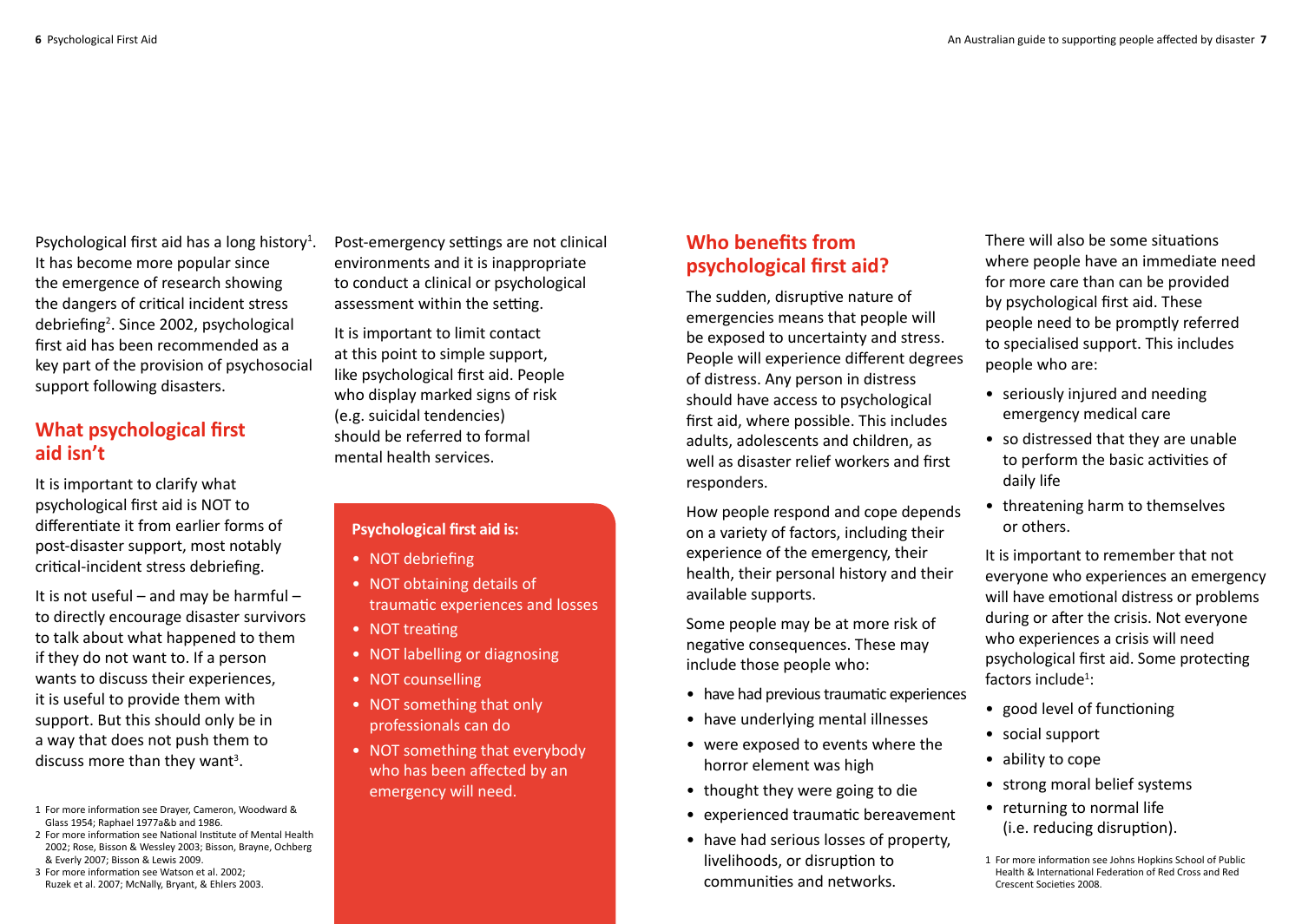## **The aim of psychological first aid**

Psychological first aid is humane, caring and compassionate. It addresses emotional and practical needs and concerns above all else.

An important aim of psychological first aid is to build people's capacity to recover. Psychological first aid supports recovery by helping people to identify their immediate needs and their strengths and abilities to meet these needs.

One of the most important research findings is that a person's belief in their ability to cope can predict their outcome.

Typically people who do better after trauma are those who are optimistic, positive and feel confident that life and self are predictable, or who display other hopeful beliefs<sup>1</sup>.

The goals of psychological first aid include efforts to: • calm people

- 
- reduce distress
- make people feel safe and secure
- identify and assist with current needs
- establish human connection
- facilitate people's social support
- help people understand the disaster and its context
- help people identify their own strengths and abilities to cope
- foster belief in people's ability to cope
- give hope
- assist with early screening for people needing further or specialised help
- promote adaptive functioning
- get people through the first period of high intensity and uncertainty
- set people up to be able to recover naturally from an event
- reduce the risk factors of mental illness as a result of the event, such as post traumatic stress disorder.

Some people will need much more support than psychological first aid. Know your limits and ask for help from others who can provide medical or other assistance to avert a crisis.



1 For more information see Carver 1999, Ironson et al. 1997, Solomon 2003.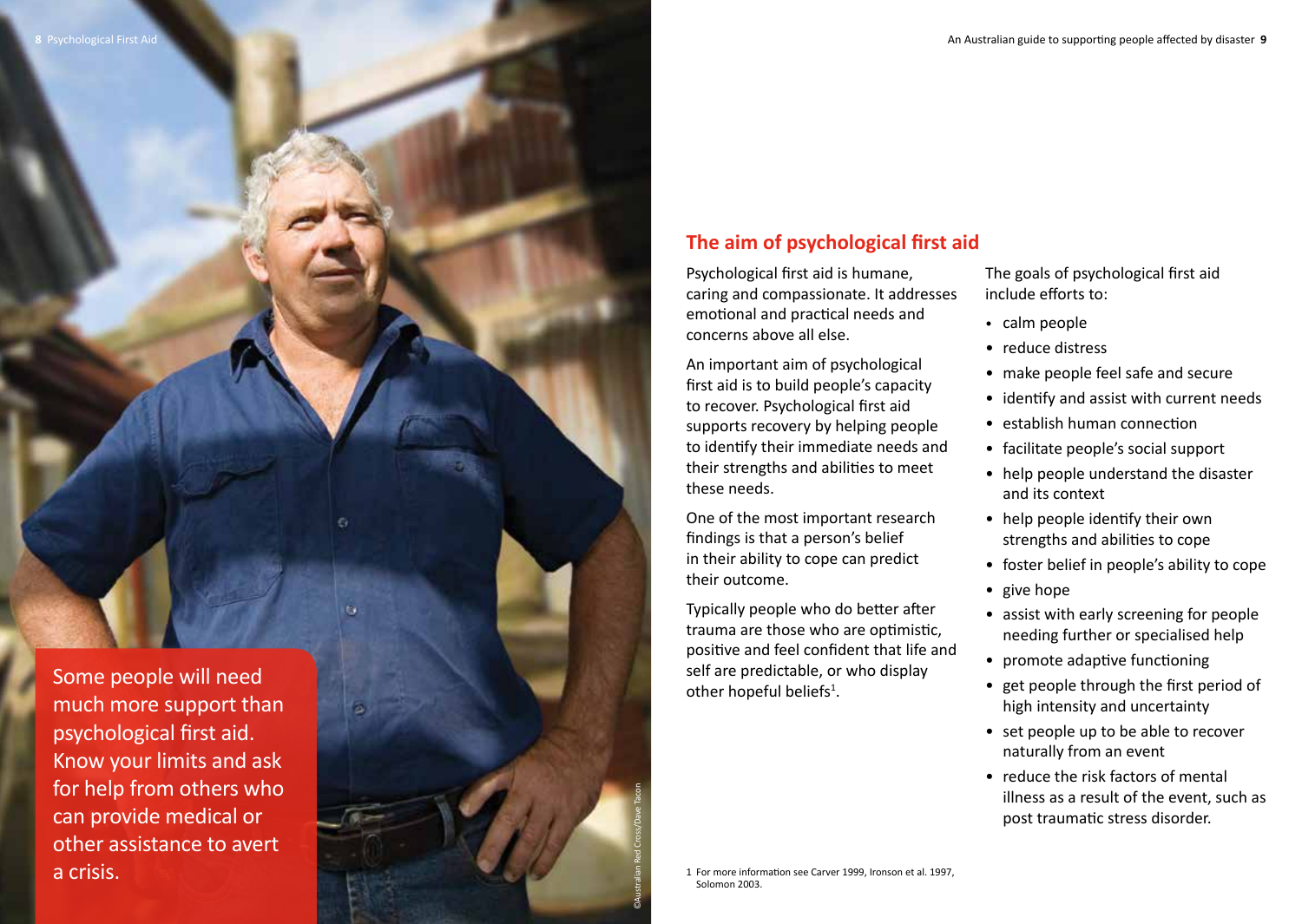## **Five elements of psychological first aid**

There are five basic elements to psychological first aid that have been drawn from research on risk and resilience, field experience and expert agreement<sup>1</sup>.

The elements of psychological first aid are to promote:

- safety
- calm
- connectedness
- self-efficacy and group efficacy
- hope.

## **1. Promote safety**

- Remove from, or reduce exposure to, threat of harm.
- Help people meet basic needs for food, water, shelter, financial and material assistance.
- Help people obtain emergency medical attention.
- Provide physical and emotional comfort.

1 For more information see Hobfoll et al. 2007, IFRC 2009, SAMHSA 2010, Queensland Health (2008).

• Provide repeated, simple and accurate information, in a range of methods, on how to get these basic needs met.

## **2. Promote calm**

- Stabilise people who are overwhelmed or disoriented.
- Provide an environment, as far as practical, removed from stressful situations or exposure to sights, sounds and smells of the emergency.
- Listen to people who wish to share their stories and emotions, without forcing them to talk.
- Remember that there is no right or wrong way to feel.
- Be friendly and compassionate even if people are being difficult.
- Offer accurate information about the disaster or trauma and the relief efforts underway to help survivors understand the situation.
- Provide information on stress and coping.
- When they express fear or worry, remind people (if you know) that more help and services are on the way.

#### **3. Promote connectedness**

- Help people contact friends and loved ones.
- Keep families together.
- Keep children with parents or other close relatives whenever possible.
- Help establish contacts with support people (friends, family or community helping resources).
- Respect cultural norms regarding gender, age and family structures.
- Offer practical help to people to address immediate needs and concerns.
- Provide information and direct people to those services that are available.
- Link people with available services.
- Respect cultural norms regarding gender, age, family structures and religion.

#### **4. Promote self efficacy**

- Engage people in meeting their own needs.
- Assist with decision making, help them to prioritise problems and solve them.

## **5. Promote hope**

- Convey expectancy that people will recover.
- Be there/be willing to help.
- Reassure people that their feelings are normal.

Self efficacy is the belief that one's actions are likely to lead to positive outcomes, and feeling able to help oneself.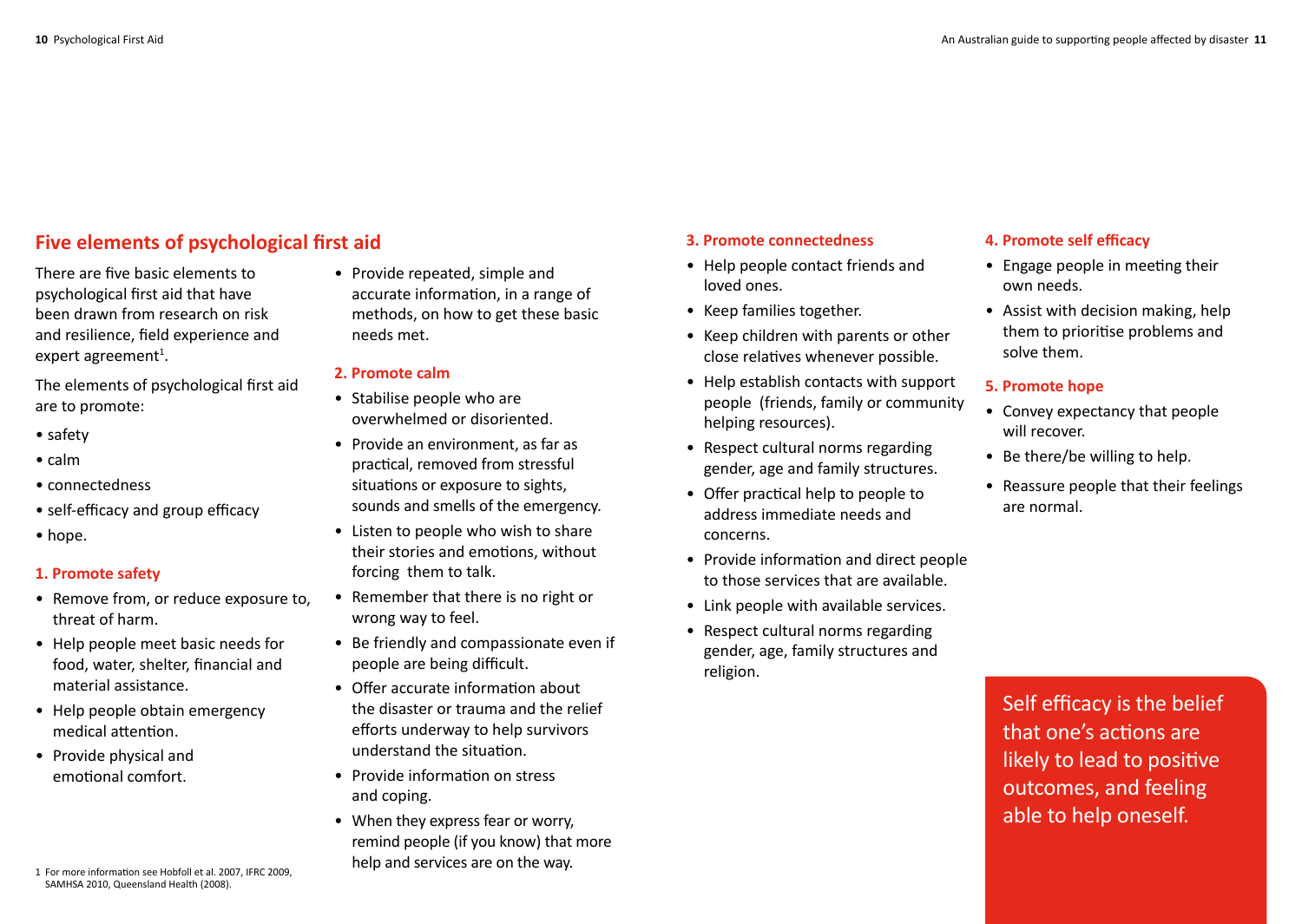## **Who delivers psychological first aid?**

Psychological first aid should be delivered by appropriate agencies as part of state, regional/district or local emergency management plans.

This means that responses can be undertaken in a coordinated manner and that psychosocial support is provided as a key part of the emergency response. In Australia, this coordinated response could include: health and allied health professionals, teachers and other education professionals, members of the clergy and other faith-based organisations, Red Cross personal support volunteers and other trained responders from community organisations, and local government staff.

The principles of psychological first aid mean that it can be offered by a wide variety of people in the community – from emergency personnel to neighbours and volunteers – in addition to trained responders.

Psychological first aid is a humane, supportive and practical response to a person who has been exposed to serious stresses and may need support<sup>1</sup>. Most people responding to an emergency are able to provide this type of assistance, comfort and support to people in distress<sup>2</sup>.

The principles of psychological first aid are an important grounding for all emergency personnel responding to an emergency. Their primary focus will be on responding to the emergency. But these people are usually the first contact survivors have with the 'system'. So they have an important role to play in assisting in helping to promote recovery in safe and effective ways.

It is useful to differentiate between general psychological support and the way all emergency responders provide help in responsible ways. Responsible helping respects the dignity and capacity of survivors. The primary role of psychological first aid is to protect and promote the mental health and psychosocial wellbeing of survivors.

## **Where is psychological first aid delivered?**

Psychological first aid can be delivered in diverse settings. Psychological first aid could be delivered at the scene of the emergency or at places where affected people gather, such as:

- evacuation centres
- recovery centres
- hospitals
- humanitarian assistance centres
- homes
- schools
- businesses
- shopping centres
- airports
- train stations
- memorial services
- community centres.

Psychological first aid can be offered by a wide variety of people in the community.

<sup>1</sup> For more information see Inter-Agency Standing Committee 2007.

<sup>2</sup> For more information see World Health Organisation 2010.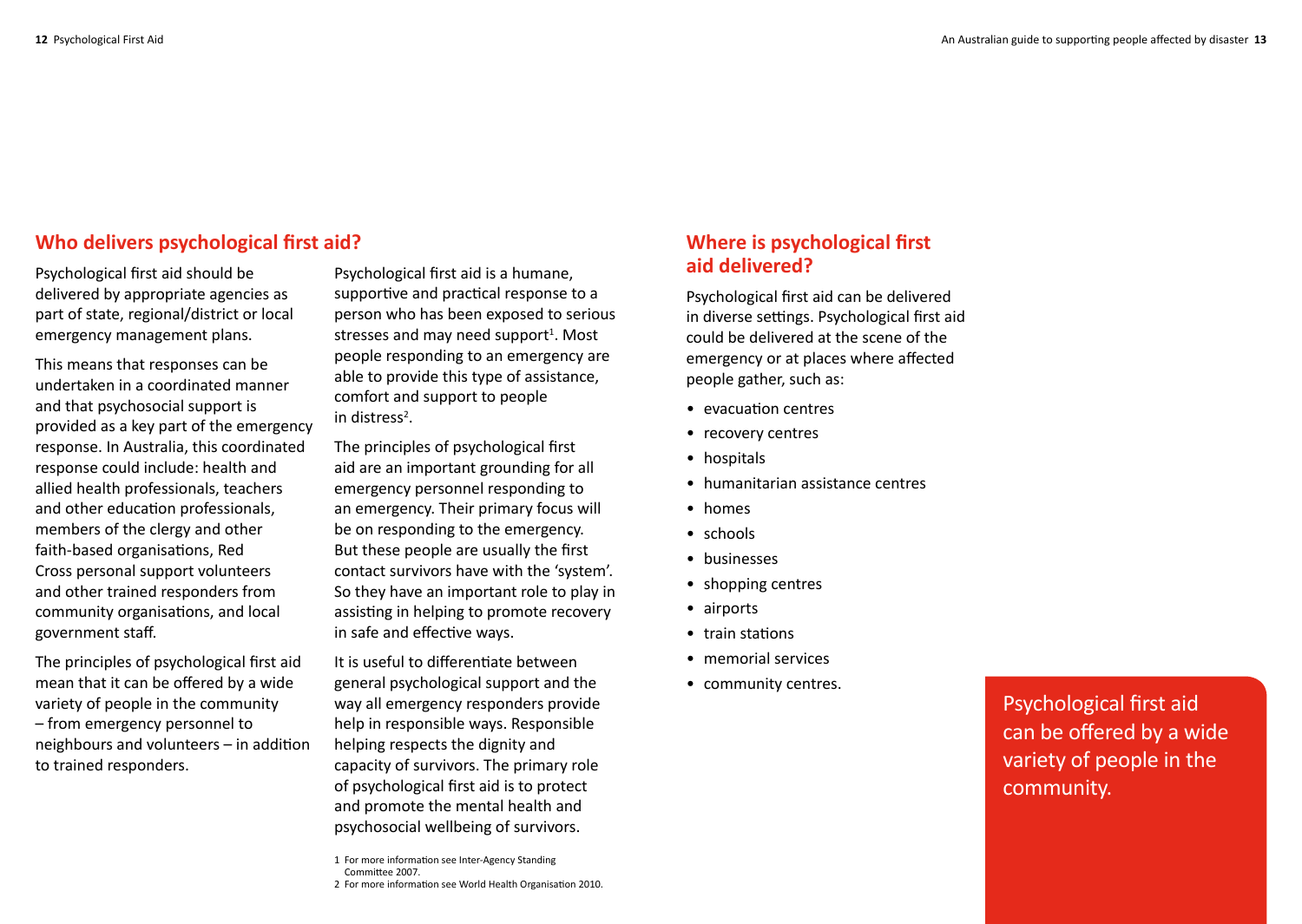

## **Preparing to provide psychological first aid in**  the  $\mathbf{field}^1$

Many emergency situations can be stressful and often require urgent action. The more that is known about the situation, and the better prepared a person is psychologically, the more effective the support will be.

Prior to using psychological first aid in the field people should:

- Learn about the crisis event.
- Learn about available services and supports.
- Learn about safety, access and security concerns.
- Consider their physical and mental preparedness.

1 World Health Organization, War Trauma Foundation and World Vision International (2011). Psychological first aid: Guide for field workers. WHO: Geneva.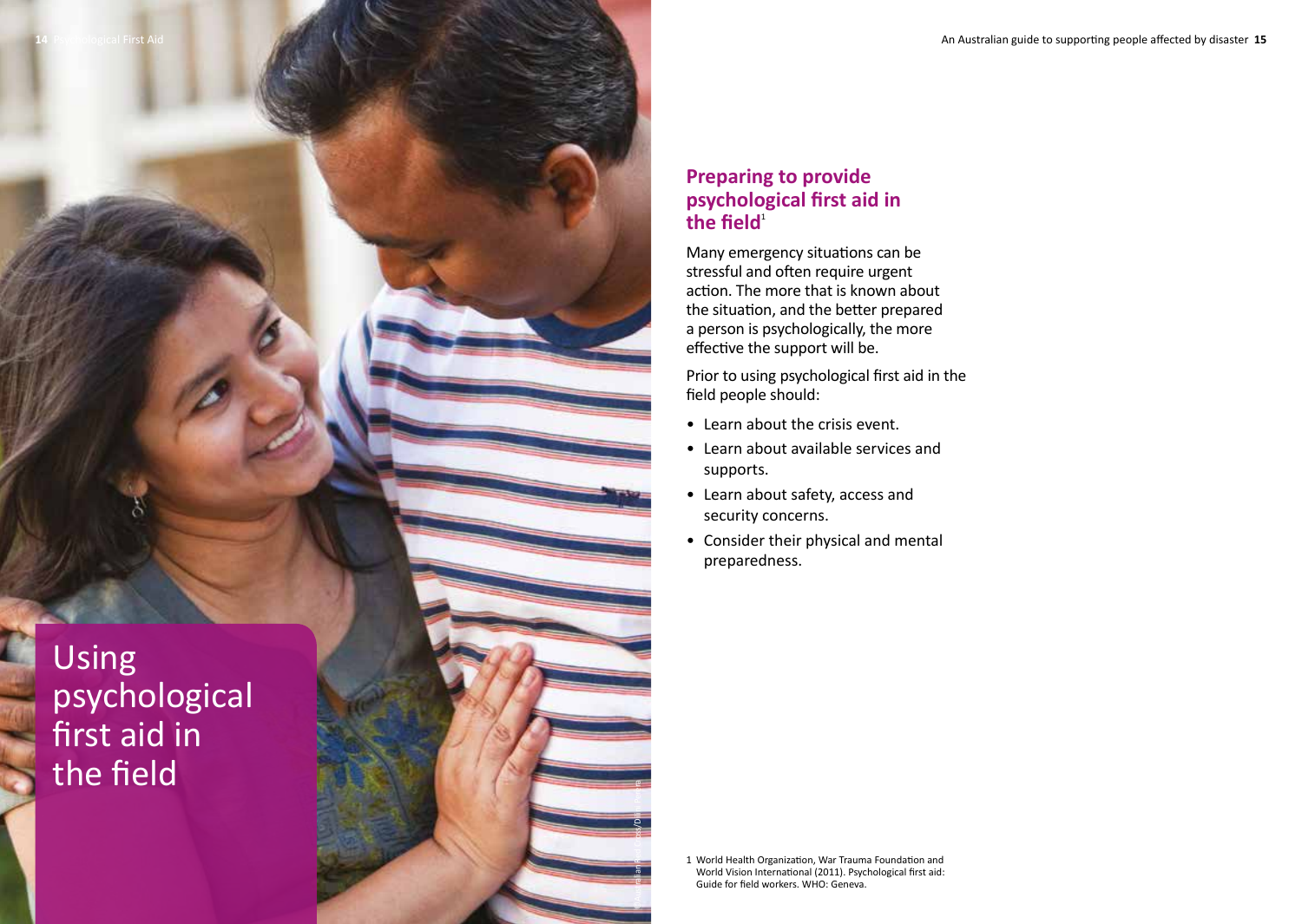## **Important questions to ask before entering an emergency site**

#### **The emergency event**

- What happened?
- When and where did it take place?
- How many people are likely to be affected and who are they?
- How long did it go on for/will go on for?

#### **Available services and supports**

- Who are the relevant authorities managing the crisis?
- Who is providing for basic needs like emergency first aid, food, water, material assistance, shelter?
- Where and how can people access these services?
- Who else is helping? Are community members involved in responding?
- Is the Register.Find.Reunite. service active to help families reunite?

#### **Safety and security concerns**

- Is the crisis event over or continuing, such as aftershocks from an earthquake, or an unfolding flood event or high bushfire danger period?
- What dangers may be in the environment, such as debris or damaged infrastructure?
- Are there areas to avoid entering because they are not secure (for example, obvious physical dangers) or because you are not allowed to be there?

#### **Physical and mental preparedness**

- Do you have everything you might need to be away from home/office (phone, charger, drink bottle, etc)?
- Have you let family members/friends know what you are doing and how long for?
- Have you made arrangements for children, people you are caring for and pets?
- Do you feel emotionally ready to provide psychological first aid?

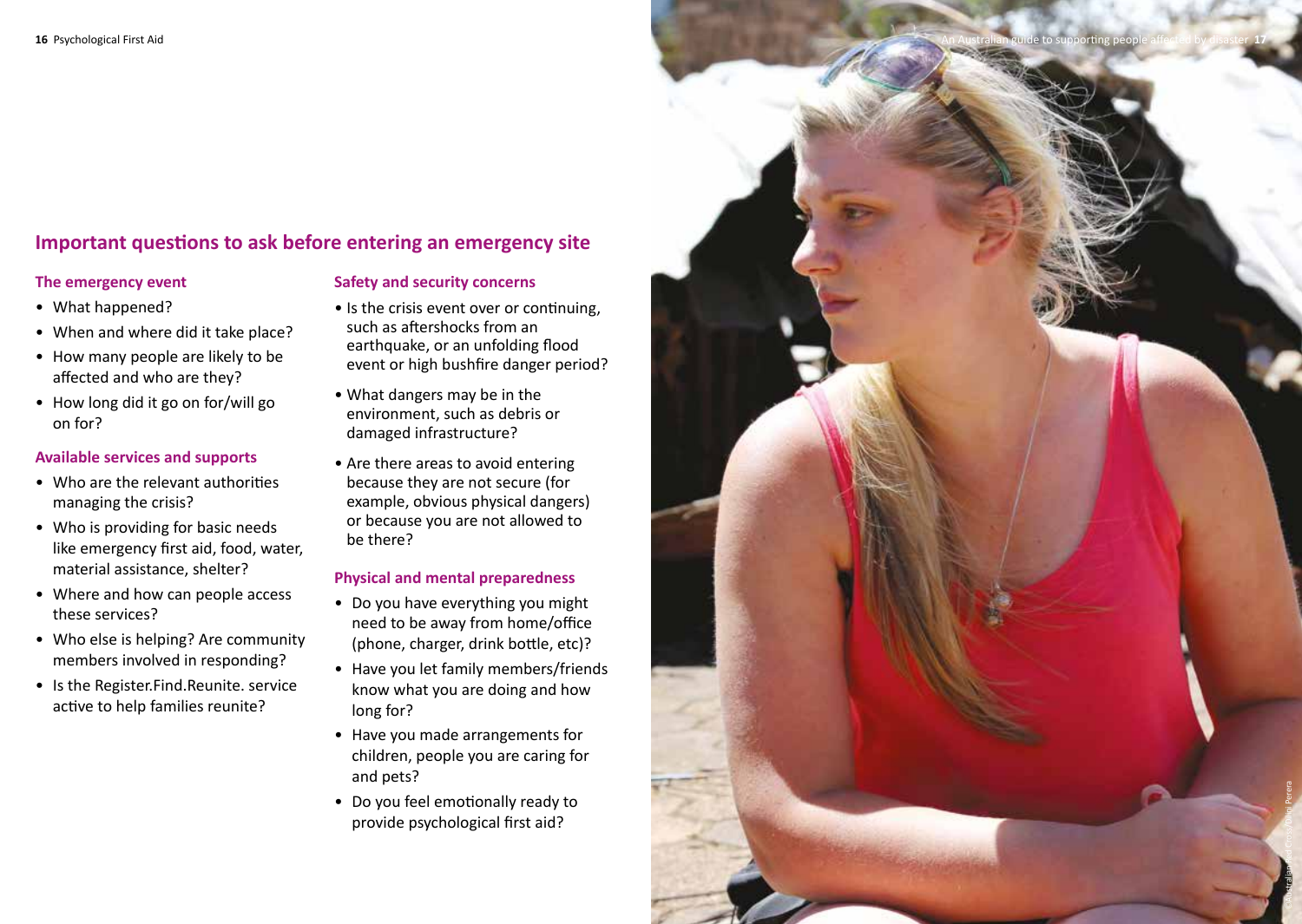## **Psychological first aid action principles**<sup>1</sup>

The World Health Organization (WHO) has developed a framework consisting of three action principles to assist in the delivery of psychological first aid.

These principles provide guidance for how to view and safely enter an emergency situation **(LOOK)** in order to understand the needs of affected people **(LISTEN)** and link them with the information and practical support they need **(LINK)**.

| <b>Principles</b> | <b>Actions</b>                                                                                                                                                         |
|-------------------|------------------------------------------------------------------------------------------------------------------------------------------------------------------------|
| <b>LOOK</b>       | • Check for safety.<br>• Check for people with obvious urgent basic needs.<br>• Check for people with serious distress reactions.                                      |
| <b>LISTEN</b>     | • Approach people who may need support.<br>• Ask about people's needs and concerns.<br>• Listen to people and help them to feel calm.                                  |
| LINK              | • Help people address basic needs and access services.<br>• Help people cope with problems.<br>Give information.<br>Connect people with loved ones and social support. |

## **Important questions and messages to consider when using psychological first aid**

## **Look**

#### **Check for safety**

- What dangers can you observe, e.g. damaged road, unstable buildings, fire, flooding etc?
- Ask if you can be there safely without harming yourself or others
- **If you are not certain that the area is safe, then DO NOT GO!**

#### **Check for people with obvious urgent basic needs**

- Does anyone need emergency first aid?
- Do people need urgent protection (e.g. clothing)?
- Are there any people who might need special attention?
- **Know your role and try to obtain help for people who need special assistance or who have obvious urgent basic needs**

#### **Check for people with serious distress reactions**

- Are there people who are extremely upset, immobile, not responding to others, disturbing others, or in shock?
- Where and who are the most distressed people?
- **Consider who may benefit from psychological first aid and how you can best help.**

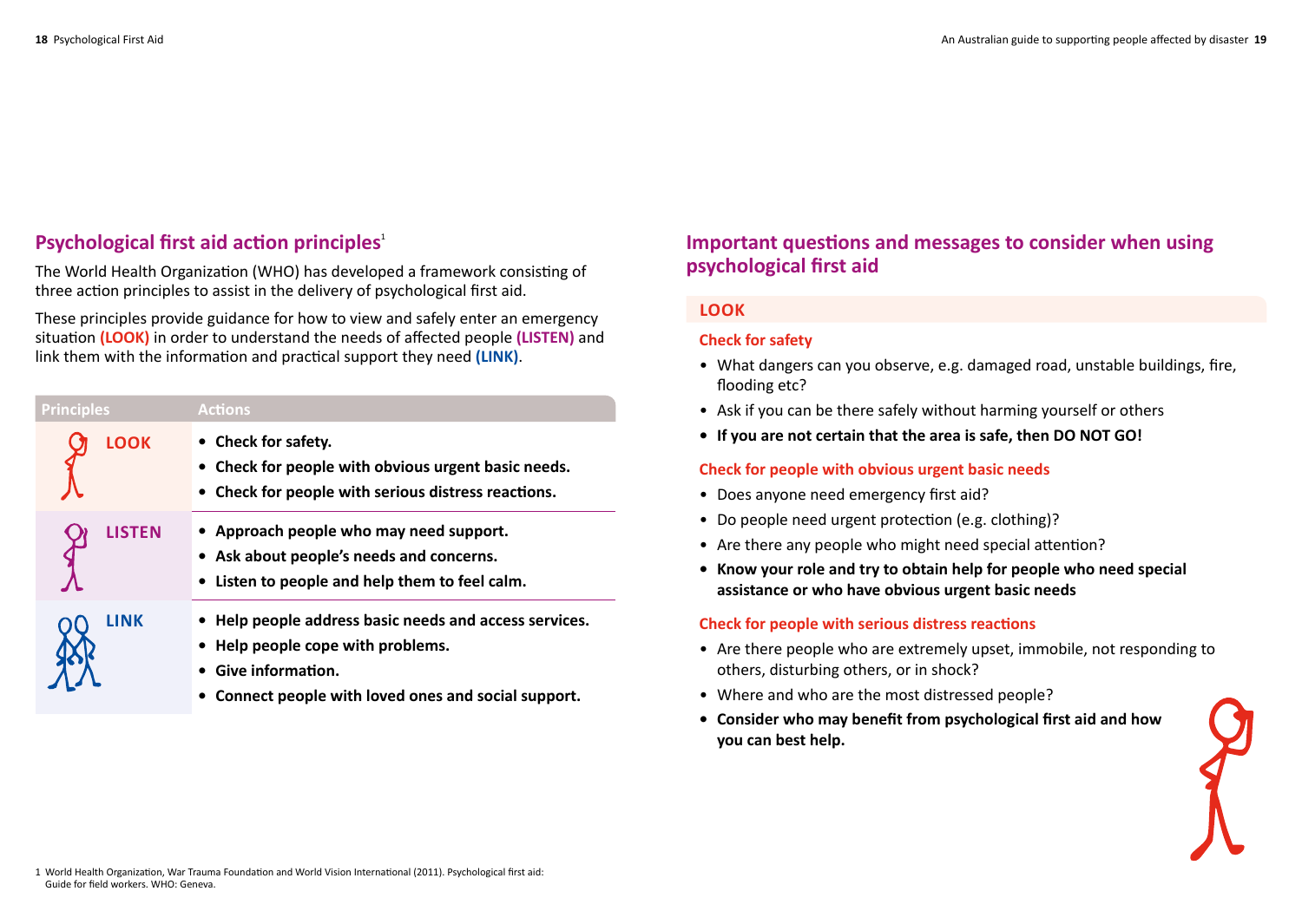## **Listen**

#### **Approach people who may need support**

- Approach people respectfully and according to cultural norms
- Introduce yourself by name and organisation
- Ask if you can provide help
- If possible, find a quiet and safe place to talk
- Help the person feel comfortable

#### **Ask about the people's needs and concerns**

- Address any obvious needs. For example, if a person's clothing is torn or they need a blanket
- Always ask for people's needs and concerns
- Do not assume you know
- Find out what is most important to them at this moment
- Help them work out what their priorities are

#### **Listen to people and help them to feel calm**

- Stay close to the person
- Do not pressure the person to talk
- Listen in case they want to talk about what happened
- If they are very distressed help them to feel calm and try to make sure they are not alone



## **Link**

#### **Help people address basic needs and access services**

- For example, food, water, shelter, material needs
- Learn what specific needs people have and try to link them to available assistance
- Do not make promises you cannot keep

#### **Help people cope with problems**

- Help identify their most urgent practical needs and assist with prioritising
- Help the person identify support people
- Give practical suggestions for people to meet their own needs (e.g. how to register with Centrelink etc)

#### **Give information**

- Find out where to get information and updates
- Try to get as much information as you can before approaching people with support
- Keep updated
- Only say what you know

#### **Connect people with loved ones and social support**

- Keep families together and children with their parents
- Help people to contact friends or relatives.
- If prayer or religious practice is important people may benefit from being linked with their spiritual base

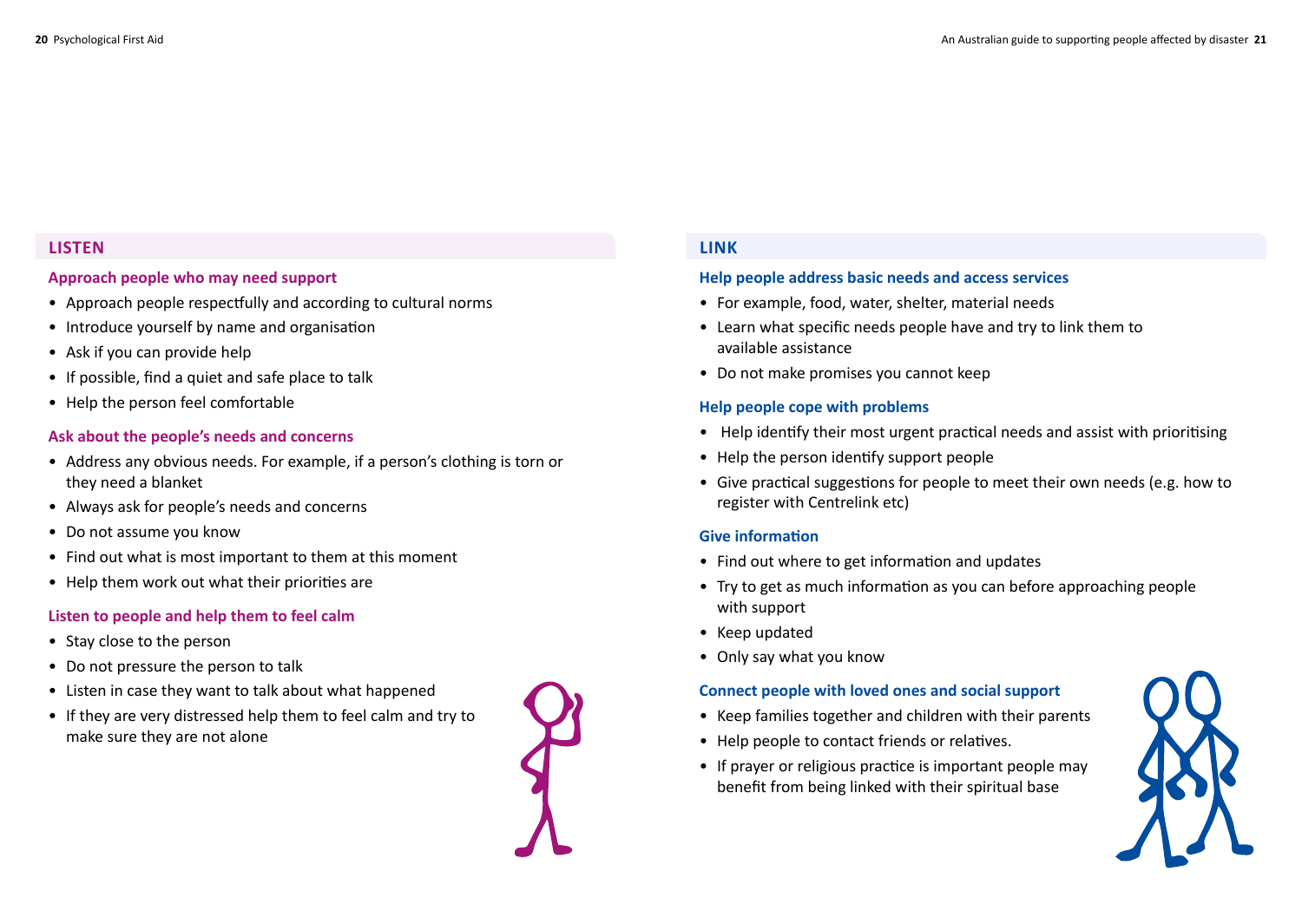Adapting psychological first aid

## **For culture**

Culture can refer to the behaviours and beliefs of a person's social, ethnic and/or age group. Culture determines how we relate to people, and what is right and not right to say and do. It is important to adapt our communications with people as a way of being respectful to their choice of culture.

Consider the following questions:

#### **Dress**

- Do helpers need to dress a certain way to be respectful? Body covering? Colours?
- Will people affected be in need of certain clothing items to keep their dignity and customs?

#### **Language**

©Australian Red Cross/Rodney Dekker

- What is the customary way of greeting people in this culture?
- What language do they speak?
- Are there formal and informal forms of address?

## **Gender, age and power**

- Should affected women only be approached by women helpers?
- Who may be approached (in other words, the head of the family or community)?

#### **Touching and behaviour**

- What are the usual customs around touching people?
- Is it all right to hold someone's hand or touch their shoulder?
- Are there special things to consider in terms of behaviour around the elderly, children, women or others?
- Is eye contact appropriate?

## **Beliefs and religion**

- Who are the different ethnic and religious groups among the affected people?
- What beliefs or practices are important to the people affected?
- How might they understand or explain what has happened?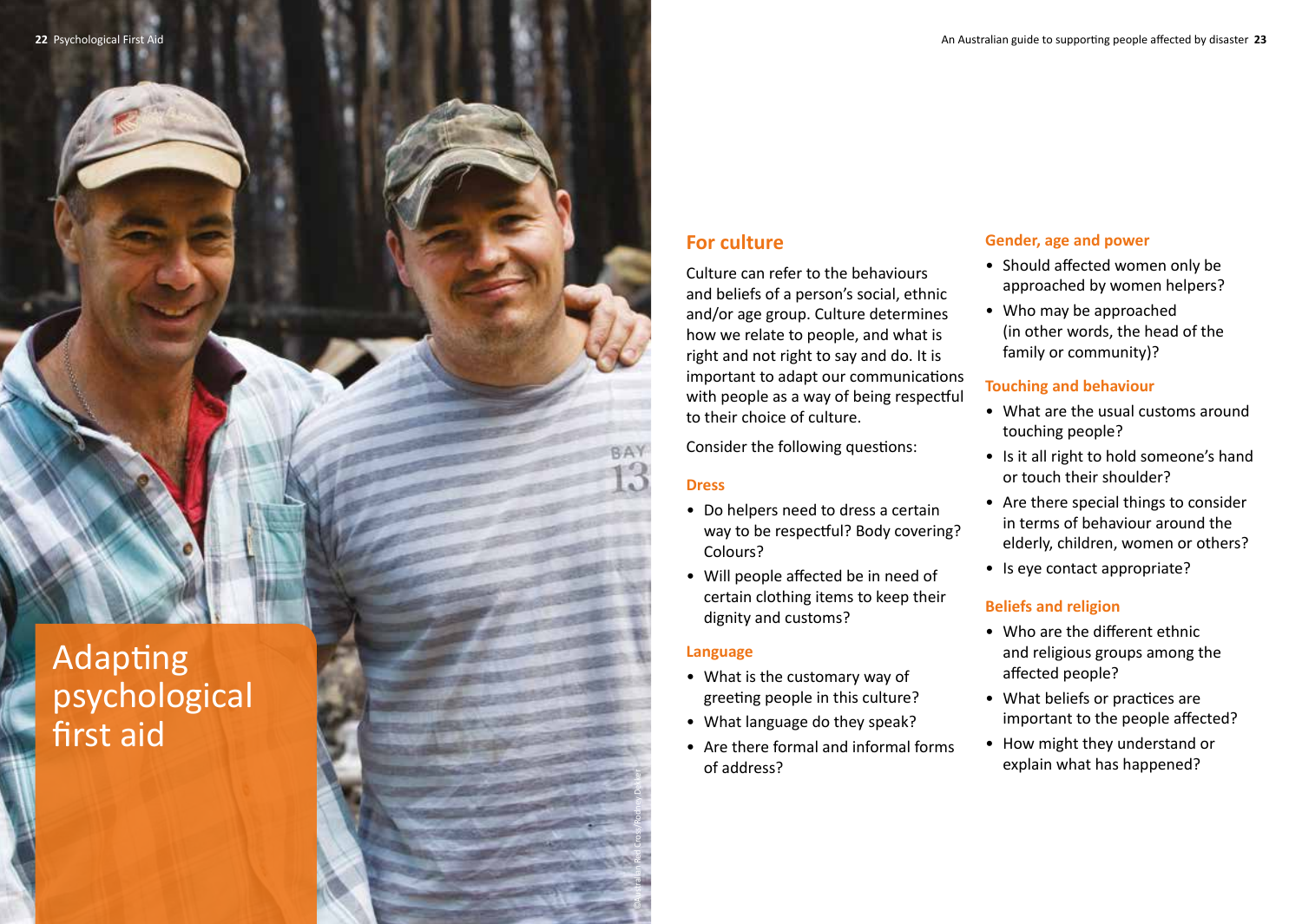## **For children and young people**

The following points are important when using psychological first aid with children and young people<sup>1</sup>.

#### **Keep together with loved ones**

- When unaccompanied, link them with a trustworthy child protection network or agency. Do not leave the child unattended.
- Be wary of offers of help with looking after children from unauthorised strangers.
- If no child protection agency is available, take steps to find their caregivers or to contact other family who can care for them.

#### **Keep safe**

- Protect them from being exposed to any gruesome scenes, like injured people or terrible destruction.
- Protect them from hearing upsetting stories about the event.
- Protect them from the media or from people who want to interview them who are not part of the emergency response.

1 World Health Organization, War Trauma Foundation and World Vision International (2011). Psychological first aid: Guide for field workers. WHO: Geneva.

#### **Listen, talk and play**

- Be calm, talk softly and be kind.
- Introduce yourself by name and let them know you are there to help.
- Find out their name, where they are from, and any information you can in order to help find their caregivers and other family members.
- Listen to children's views on their situation.
- Try to talk with them on their eye level, and use words and explanations they can understand.
- Support the caregivers in taking care of their own children.
- If passing time with children, try to involve them in play activities or simple conversation about their interests, according to their age.

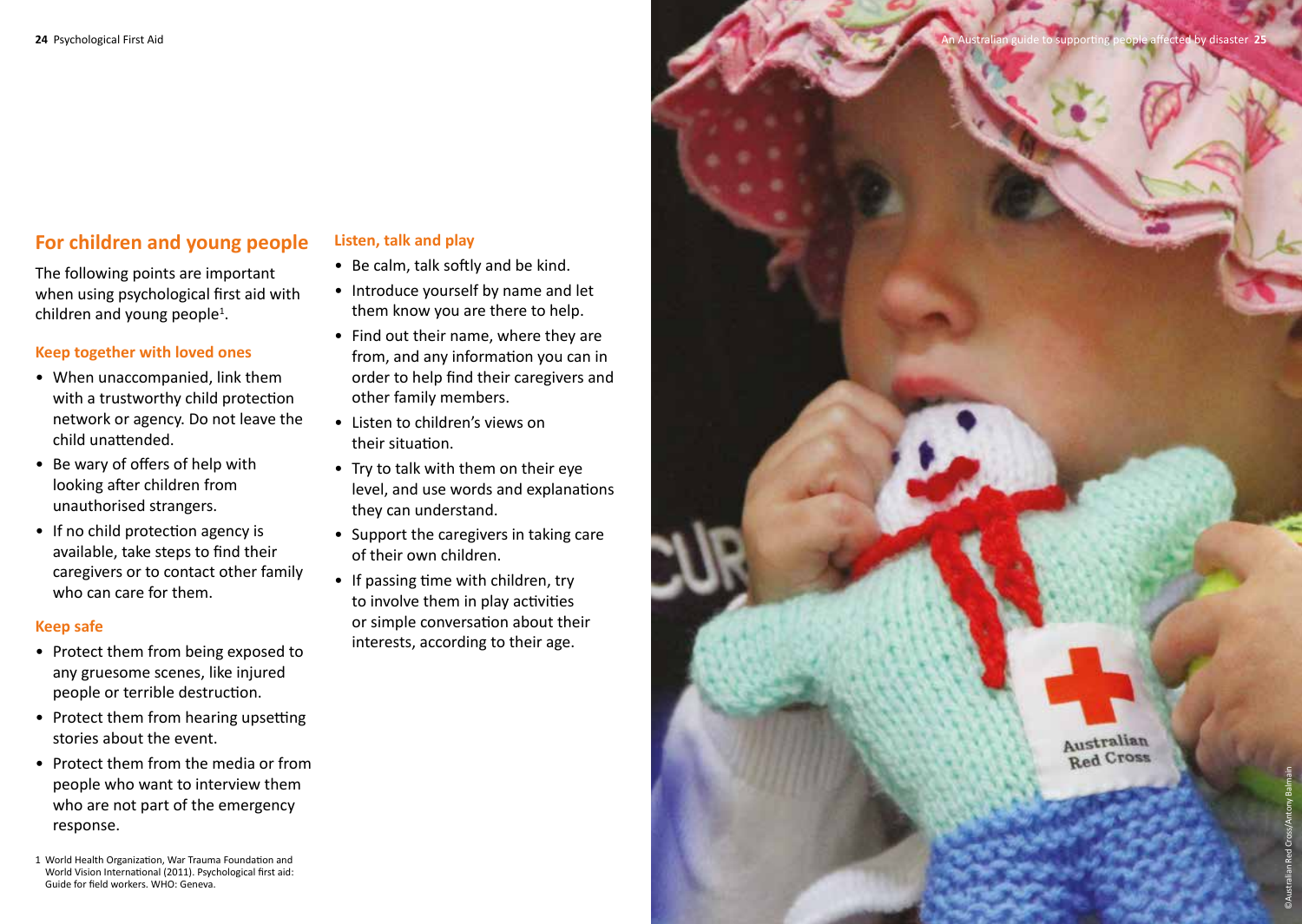## **For people with health conditions or physical or mental disabilities**

The following points are important when assisting people who may have health conditions or physical or mental disabilities.

- Help people get to a safe space.
- Ask people if they have any health conditions, or if they regularly take medication for a health problem.
- Try to help people get their medication or access medical services, when available.
- Stay with the person or try to make sure they have someone to help them if you need to leave. Consider linking the person with relevant support to assist them in the longer term<sup>1</sup>.
- People with a disability, particularly a cognitive disability, may rely upon rigid routines in their lives. Disruption to these routines may make them highly anxious.
- Face and speak directly to the person rather than through the companion, attendant or sign-language interpreter who may also be present. For example do not say "tell her..." or "can he..."
- Never speak about the person as if they are invisible, cannot understand what is being said or cannot speak for themselves. If a person requires an interpreter or carer to assist them in conversation, make sure there is enough time for the person to absorb information and respond on their own.
- Allow for short breaks if a person needs extra time to process information.
- Offer several different options for further contact. Some people may feel more comfortable with face to face interaction while others may prefer the telephone or email<sup>2</sup>.

Remember that people are resilient. All people have the ability to cope. Help people use familiar coping strategies and supports.

©Australian Red Cross/Bradley Kanaris

1 World Health Organization, War Trauma Foundation and World Vision International (2011). Psychological first aid: Guide for field workers. WHO: Geneva.

2 Australian Emergency Management Institute, *Community Recovery Handbook 2*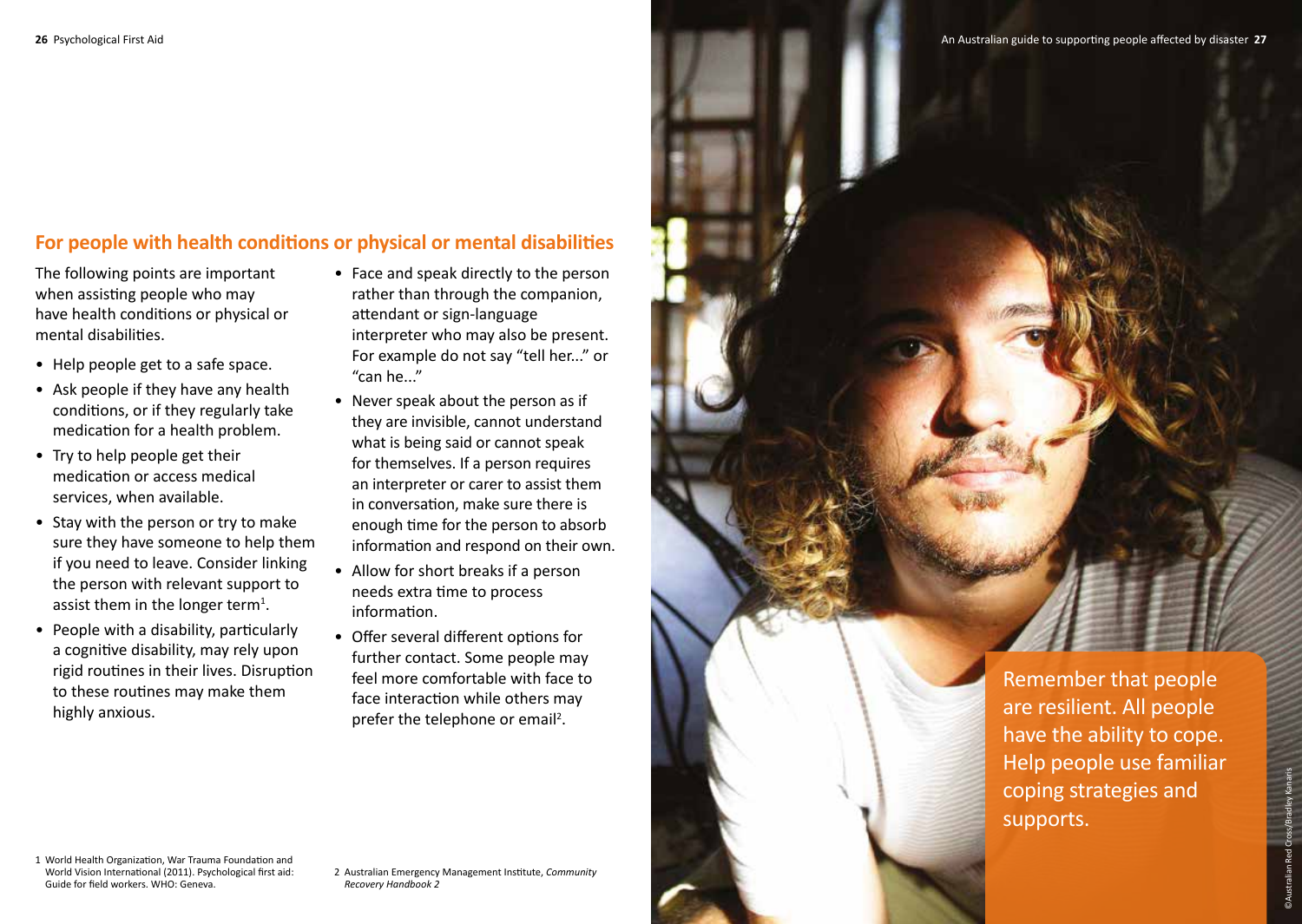## **Self care**

The delivery of psychological first aid following an emergency can be very rewarding for people involved in the emergency response. However, it can also be very challenging and stressful. It is not uncommon for people to feel stressed, distressed, tired, overwhelmed, troubled, or frustrated in the course of their work.

Stress is the body's way of getting energy to operate outside our normal comfort zone. Stress is caused by stressors, these can be internal, such as thoughts or feelings or external, such as poor health, conflict, noise etc.

If it is not possible to relax between demands, or there is not enough time to unwind between the problems, the stress builds up. It is not the actual difficulty of the task that causes chronic stress; it may be the sheer quantity or continuity of work<sup>1</sup>.

## **Reducing stress**

Stress will not resolve spontaneously. People need to take steps to break the cycle of stress. It is important to identify what causes stress for you and put in place some steps to reduce stress. This sort of self care is especially important if we wish to support others during times of crisis<sup>1</sup>.

- Think about what has helped you cope in the past and what you can do to stay strong.
- Try to take time to eat, rest and relax, even for short periods.
- Try to keep reasonable working hours so you do not become too exhausted.
- Consider, for example, dividing the workload among helpers, working in shifts during the acute phase of the crisis and taking regular rest periods.
- People may have many problems after a crisis event. You may feel inadequate or frustrated when you cannot help people with all of their problems. Remember that you are not responsible for solving all of people's problems. Do what you can to help people help themselves.

Self Care for people working in the field

> 1 Gordon, R (2005). Information and advice about stress, trauma and psychological first aid.

©Australian Red Cross/Rodney Dekker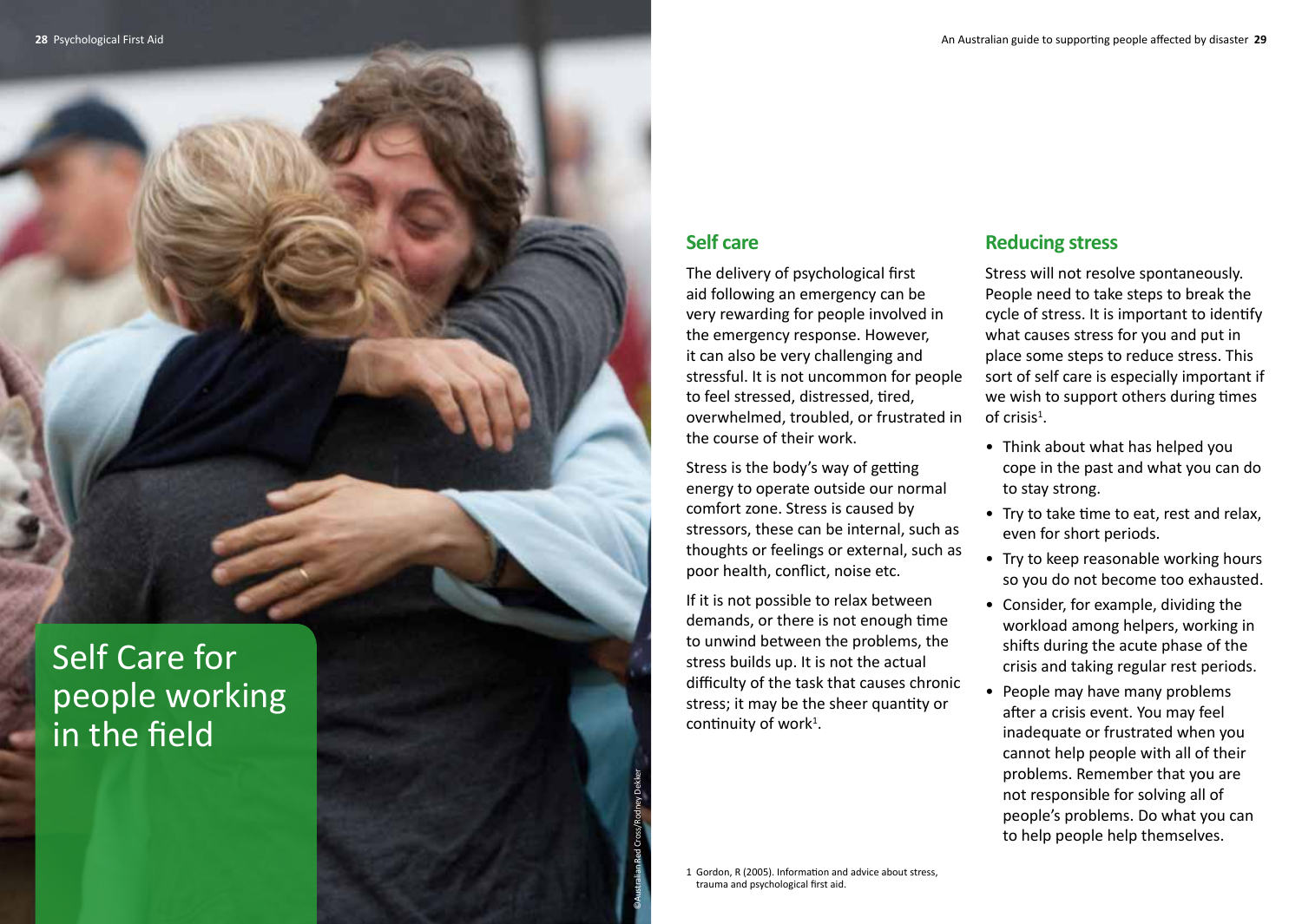- Minimise your intake of alcohol, caffeine or nicotine and avoid nonprescription drugs.
- Check in with fellow helpers to see how they are doing, and have them check in with you. Find ways to support each other.
- Talk with friends, loved ones or other people you trust for support.

Psychological first aid is a human, caring and compassionate response that addresses practical needs and concerns above all else.

CROS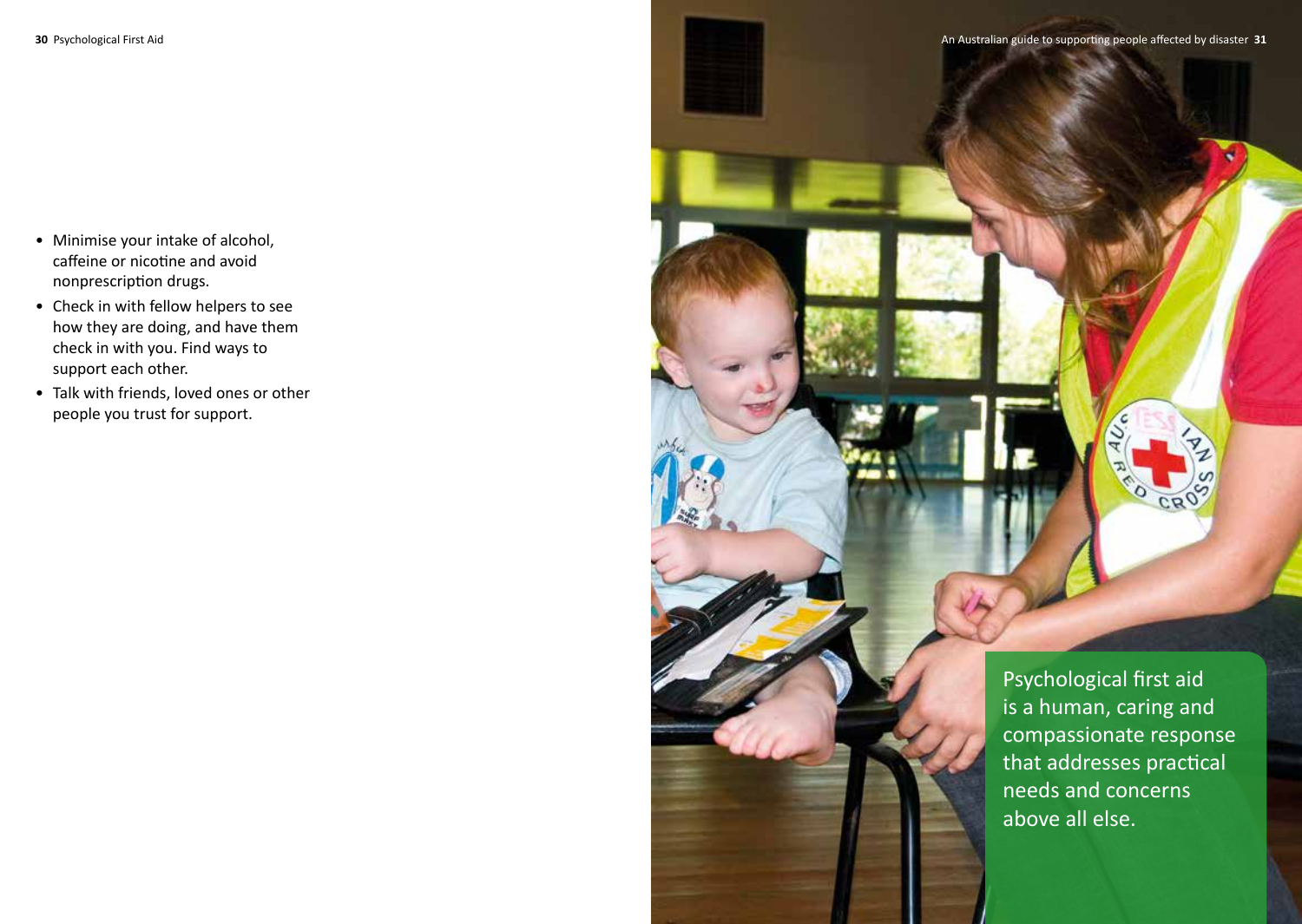## **Useful organisations**

Australian Child & Adolescent Trauma, Loss & Grief Network (ACATLGN) **www.earlytraumagrief.anu.edu.au** 

Australian Centre for Posttraumatic Mental Health (ACPMH) **www.acpmh.unimelb.edu.au** 

Australian Psychological Society (APS) **www.psychology.org.au** 

Australian Red Cross **www.redcross.org.au** 

beyondblue **www.beyondblue.org.au** 

Department of Human Services (DHS), State Government of Victoria **www.dhs.vic.gov.au/emergency** 

Department of Health (Queensland) **www.health.qld.gov.au/mentalhealth/ useful\_links/disaster.asp**

Disaster Response and Resilience Research Group, University of Western Sydney **www.uws.edu.au/disaster\_response\_ resilience/disaster\_response\_and\_ resilience**

Emergency Management In Australia **www.ema.gov.au** 

Inter-Agency Standing Committee (IASC) **www.humanitarianinfo.org/iasc** 

International Committee of the Red Cross (ICRC) **www.icrc.org**

International Federation of Red Cross and Red Crescent Societies (IFRC), Psyho-social Support Reference Centre **http://psp.drk.dk**

National Center for PTSD **www.ncptsd.va.gov**

National Child Traumatic Stress Network (NCTSN) **www.nctsn.org**

National Institute of Mental Health (NIMH)

**www.nimh.nih.gov** 

Psychosocial Support in Disasters Portal **www.psid.org.au**

Sphere Project for Minimum Standards in Humanitarian Response **www.sphereproject.org** 

Substance Abuse and Mental Health Services Administration (SAMHSA) **www.samhsa.gov** 

World Health Organization (WHO) **www.who.int** 

## **References and resources**

ACPMH 2009, *Community Recovery Following Disaster: Training for Community Support People – Workshop Guide and Resource*, Australian Centre for Posttraumatic Mental Health & beyondblue, Melbourne, Australia.

Australian Emergency Management Institute, 2011. *Community Recovery Handbook 2.*

Bisson, JI, Brayne, M, Ochberg, FM & Everly, GS 2007, 'Early psychological intervention following traumatic events', *American Journal of Psychiatry*, vol. 164, pp. 1016–19.

Bisson, JI & Lewis, C 2009, *Systematic Review of Psychological First Aid*, commissioned by the World Health Organization.

Brymer, M, Jacobs, A, Layne, C, Pynoos, R, Ruzek, J, Steinberg, A, Vernberg, E & Watson, P 2006, *Psychological First Aid – Field Operations Guide*, 2nd edn, National Child Traumatic Stress Network & National Center for PTSD, USA.

Carver, C 1999, 'Resilience and thriving: Issues, models and linkages', *Journal of Social Issues*, vol. 54, pp. 245–66.

Drayer, CS, Cameron, DC, Woodward, WD & Glass, AJ 1954, 'Psychological first aid in community disaster'. *Journal of American Medical Association*, vol. 156, 1, pp. 36–41.

Hobfoll, SE, Watson, P, Bell, CC, Bryant, RA, Brymer, MJ, Friedman, MJ et al. 2007, 'Five essential elements of immediate and mid-term mass trauma intervention: Empirical evidence', *Psychiatry*, vol. 70, pp. 283–315.

International Federation of Red Cross and Red Crescent Societies (IFRC) 2009, *Psychosocial Handbook*, International Reference Centre for Psychosocial Support, Copenhagen, Denmark.

Inter-Agency Standing Committee (IASC) 2007, *IASC Guidelines on Mental Health and Psychosocial Support in Emergency Settings*, IASC, Geneva, Switzerland.

Ironson, G, Wynings, C, Schneiderman, N, Baum, A, Rodriguez, M, Greenwood, D et al. 1997, 'Post-traumatic stress symptoms, intrusive, thoughts, loss, and immune function after Hurricane Andrew', *Psychosomatic Medicine*, vol. 59, pp. 128–41.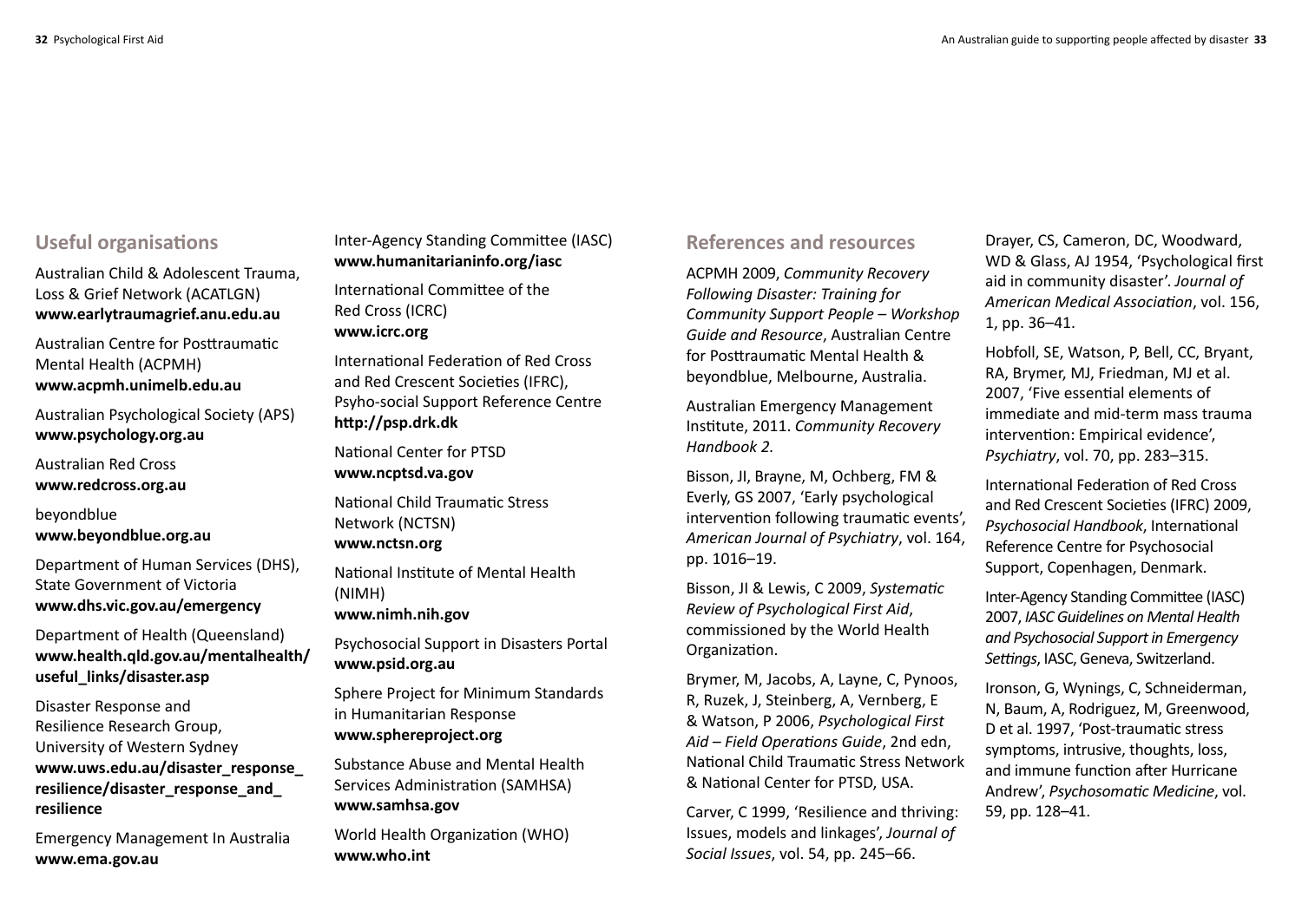Jacobs, G 2010, Roundtable discussion between Professor Jerry Jacobs and various Australian emergency management experts, 19 July 2010, Australian Psychological Society, Melbourne, Australia.

Johns Hopkins Bloomberg School of Public Health & International Federation of Red Cross and Red Crescent Societies 2008, *Public Health Guide in Emergencies*, 2nd edn, Geneva, Switzerland.

'Does early psychological intervention promote recovery from posttraumatic stress?', *Psychological Science in the Public Interest*, vol. 4, pp. 45–79.

National Institute of *Mental Health 2002, Mental Health and Mass Violence – Evidence-based early Psychological Intervention for Victims/Survivors of Mass Violence*, NIMH publication No. 02-5138, US Government Printing Office, Washington DC, USA.

Queensland Health (2008) *Psychological First Aid Core Actions* Emergency Management Unit Fact Sheet.

Raphael, B 1977a, 'Preventive intervention with the recently bereaved' *Archives of General Psychiatry*, vol. 34, pp. 1450–4.

Raphael, B 1977b, 'The Granville train disaster: Psychological needs and their management', *Medical Journal of Australia,* vol. 1, pp. 303–5.

Raphael, B 1986, *When Disaster Strikes – How Individuals and Communities Cope with Catastrophe*, Basic Books, New York, USA.

Raphael, B, Stevens, G & Taylor, M 2009, Disaster Response and Resilience Research Group, University of Western Sydney, Australia.

Rose, S, Bisson, J & Wessley, S 2003, 'A systematic review of single psychological interventions ('debriefing') following trauma – Updating the Cochrane review and implications for good practice', in RJ Orner & U Schnyder (eds) *Reconstructing Early Intervention after Trauma Innovations in the Care of Survivors*, pp. 24–9, Oxford University Press, Oxford, UK.

Ruzek, JI, Brymer, MJ, Jacobs, AK, Layne, CM, Vernberg, EM & Watson, PJ 2007, 'Psychological first aid', *Journal of Mental Health Counseling*, vol. 29, pp. 17–49.

Solomon, Z 2003, *Coping with War-Induced Stress – The Gulf War and the Israeli Respons*e, Plenum, New York, USA.

Stevens, G & Raphael, B 2008a, *CBRN SAFE: Psychosocial Guidance for Emergency Workers – Chemical, Biological, Radiological & Nuclear Incidents*, University of Western Sydney, Australia.

Stevens, G & Raphael, B 2008b, *CBRN SAFE – Incident Pocket Guide*, University of Western Sydney, Australia.

Substance Abuse and Mental Health Services Administration (SAMHSA) 2007, *Psychological First Aid – A Guide for Emergency and Disaster Response Workers*, US Department of Health and Human Services, Washington, DC, USA.

Substance Abuse and Mental Health Services Administration (SAMHSA) 2010, *Psychological First Aid for First Responders – Tips for Emergency and Disaster Response Workers* **(http://store.samhsa.gov/home)**.

van Ommeran, M, Saxena, S & Saraceno, B 2005, 'Mental and social health during and after acute emergencies – Emerging consensus?', *Bulletin of the World Health Organization*, vol. 83, pp. 71–6.

Watson, PJ, Friedman, MJ, Ruzek JI & Norris, FH 2002, 'Managing acute stress response to major trauma', *Current Psychiatry Reports*, vol. 4, pp. 247–53.

World Health Organization, War Trauma Foundation and World Vision International (2011). *Psychological first aid: Guide for field workers. WHO: Geneva*.

World Health Organization (WHO) 2010, *Helping in Crisis Situations in Low and Middle Income Countries Guide to Psychological First Aid* – currently in draft.

Wooding, S & Raphael, B 2010. *Psychological First Aid – Level 1 Intervention Following Mass Disaster*, University of Western Sydney, Australia.

Young, B 2006, 'The immediate response to disaster – Guidelines for adult psychological first aid', in EC Richie, PJ Watson & MJ Friedman (eds) *Interventions Following Mass Violence and Disasters – Strategies for Mental Health Practices*, pp. 134–54, Gilford Press, New York, USA.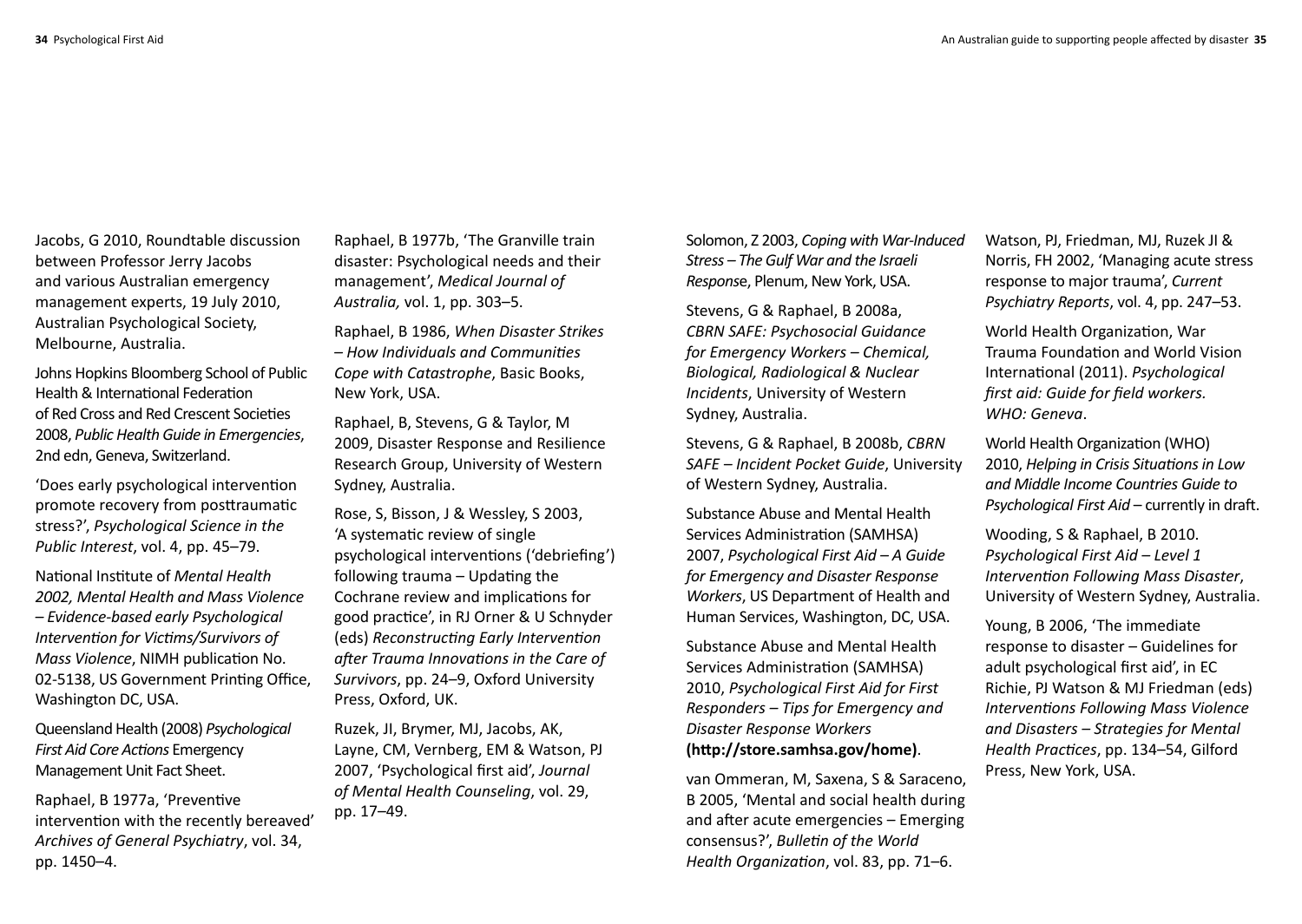## **Acknowledgments**

This guide was produced by the Australian Psychological Society and Australian Red Cross in 2011. The first edition was developed following roundtable discussions on 15 December 2009, co-hosted by Australian Red Cross and the Australian Psychological Society. The roundtable was attended by representatives of both organisations, the National Mental Health Disaster Response Taskforce, Australian Centre for Post traumatic Mental Health and the Victorian Department of Human Services.

The first edition of the guide was based on discussions at the roundtable and material developed in the United States by the National Child Traumatic Stress Network (NCTSN) and National Center for Posttraumatic Stress Disorder, the Substance Abuse and Mental Health Services Administration (SAMHSA) and the paper 'Five essential elements of immediate and mid-term mass trauma intervention: Empirical evidence' by Stevan Hobfoll and colleagues in 2007.

This second edition, released in 2013, has been updated to include additional information on using psychological first aid. This information has been reproduced courtesy of the World Health Organization, War Trauma Foundation and World Vision International from the document *Psychological first Aid: Guide for field Workers*. This edition supports Psychological First Aid training developed by Australian Red Cross in 2013.

The principal authors of this resource were:

**Dr Susie Burke** Australian Psychological Society

**John Richardson Shona Whitton**  Australian Red Cross The guide was informed by participants at the 2009 roundtable and those that have provided subsequent comments, including:

**Professor Richard Bryant** University of New South Wales

**Brigid Clarke** Victorian Department of Health

**Andrew Coghlan Charmaine O'Brien Sally Paynter** Australian Red Cross

**Professor Mark Creamer** Australian Centre for Post Traumatic Mental Health

**Greg Eustace** Queensland Health

**Dr Rob Gordon** Consultant Psychologist to Department of Human Services Victoria, and Australian Red Cross

**Heather Gridley Craig Wallace** Australian Psychological Society

#### **Dr Bob Montgomery**

Consultant Psychologist, Past President Australian Psychological Society

**Professor Beverley Raphael**

University of Western Sydney and the Australian National University

**Associate Professor Joseph Reser** Griffith University

**Professor Kevin Ronan** University of Central Queensland

**Dr Sally Wooding** University of Western Sydney

The second edition was informed by the work of:

**Alison Schafer** World Vision Australia/International

**Mark van Ommeran** World Health Organisation

**Leslie Snider** War Trauma Foundation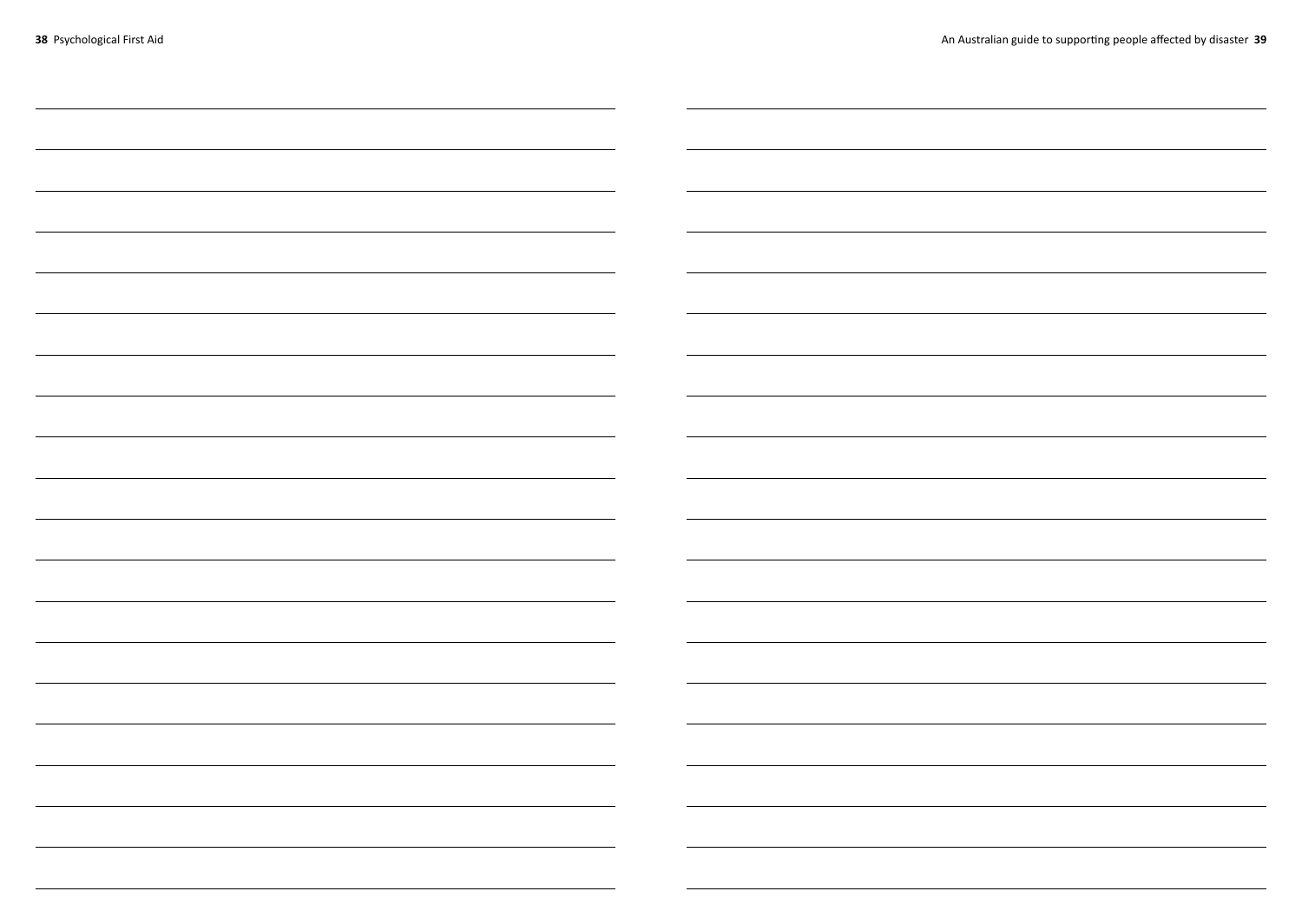**The Seven Fundamental Principles of the International Red Cross Red Crescent Movement**

In all activities our volunteers, members and staff are guided by the Fundamental Principles of the Red Cross and Red Crescent Movement.

## **Humanity Impartiality Neutrality Independence Voluntary service Unity Universality**

#### **Humanity**

The International Red Cross and Red Crescent Movement, born of a desire to bring assistance without discrimination to the wounded on the battlefield, endeavours, in its international and national capacity, to prevent and alleviate human suffering wherever it may be found. Its purpose is to protect life and health and ensure respect for the human being. It promotes mutual understanding, friendship, co-operation and lasting peace amongst all people.

#### **Impartiality**

It makes no discrimination as to nationality, race, religious beliefs, class or political opinions. It endeavours to relieve the suffering of individuals, being guided solely by their needs, and to give priority to the most urgent cases of distress.

#### **Neutrality**

In order to continue to enjoy the confidence of all, the Movement may not take sides in hostilities or engage at any time in controversies of a political, racial, religious or ideological nature.

#### **Independence**

The Movement is independent. The National Societies, while auxiliaries in the humanitarian services of their governments and subject to the laws of their respective countries, must always maintain their autonomy so that they may be able at all times to act in accordance with the principles of the Movement.

#### **Voluntary service**

It is a voluntary relief movement not prompted in any manner by desire for gain.

#### **Unity**

There can be only one Red Cross or Red Crescent Society in any one country. It must be open to all. It must carry on its humanitarian work throughout its territory.

#### **Universality**

The International Red Cross and Red Crescent Movement, in which all Societies have equal status and share equal responsibilities and duties in helping each other, is worldwide.